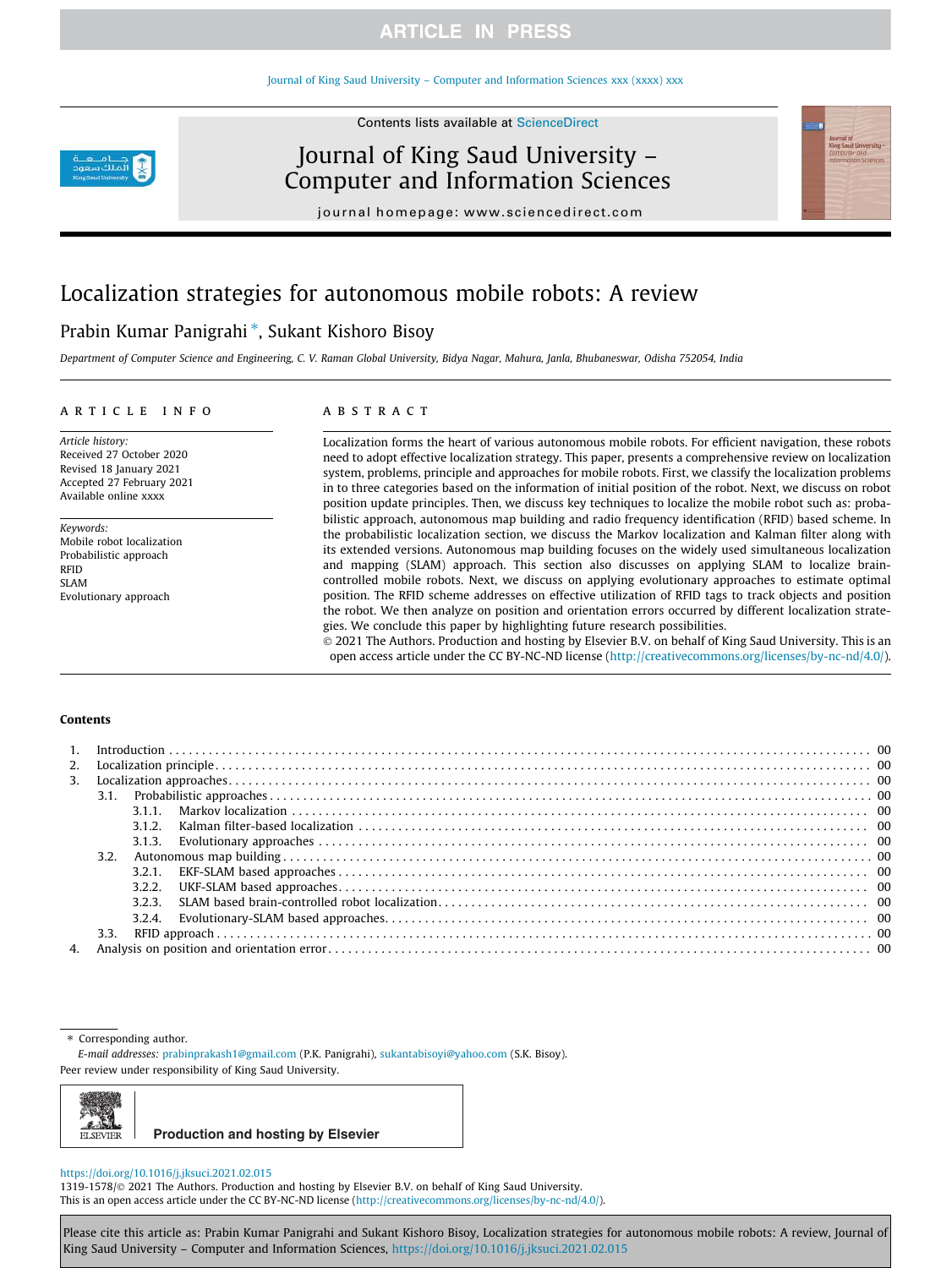### 1. Introduction

Mobile robots have remarkable achievement in industrial manufacturing, medical science, social science, agriculture, education, games, space research etc. Navigation is a challenging problem for autonomous mobile robots. To perform successful navigation, the robot passes through different phases such as: perception, localization, cognition and motion control. In the perception phase, the robot extracts meaningful data by interpreting its sensors. In the localization phase, the robot estimates its current location in employed environment using information from external sensors. In the cognition phase, the robot plans the necessary steps to reach the target. The motion control phase lets the robot achieve its desired trajectory by modifying its motor outputs. In the past decade, localization has received the greatest research attention (Siegwart et al., 2011). Rest of this paper focuses on the localization problem and different strategies developed for positioning autonomous robots.

Based on the information of initial position, we classify the localization problem in to position tracking, global positioning/localization, and kidnapped robot problem. In position tracking, the robot's initial position is known and the objective is to track the robot at each instance of time during its navigation in the environment. During navigation, the localization algorithm utilizes the robot's previous position to update its current location. This is possible by continually monitoring the route of the robot. Position tracking utilizes odometry and sensor data. However, in case of large uncertainty, the robot might not be localized. Hence, in position tracking, the position uncertainty of the robot is required to be small. Moreover, in position tracking, the robot's initial *belief* (best guess about initial state) is a normal distribution.

Relocation deals in mobile robot tracking without any information on its initial pose. This gives rise to another class of localization problems: global localization. In this category, the robot does not have any knowledge about its initial position. This signifies that the robot is able to locate itself globally within the environment (Negenborn, 2003). In some situations, the robot is tracked at an arbitrary place sometimes during pose tracking or abducted (kidnapped) to an unidentified place. This issue arises in kidnapped robot problem where, the robot knows that it is being kidnapped. Hence, Kidnap recovery is necessary for any autonomous robots. In most of the situations, the current sensor data is utilized in estimating its pose. Basically, the best match between known data and sensor data solves the issue of relocation. An autonomous robot should be able to handle pose monitoring and relocation simultaneously. It should be able to recognize that; it is being kidnapped and it should recover its pose by applying relocation method.

The above three localization problem deserve special attention in the research in mobile robot localization. As per our study the position tracking problem dominates other two categories (Fig. 1). Different authors developed various approaches for addressing these problems. This includes probabilistic localization strategies, automatic map-based localization, RFID based approaches and evolutionary techniques applied to these for optimizing the robot position estimation.

However, the environment's dynamics influences each of these problems. The robot's environment can be either static or dynamic.

In static environment, localization is quite simple as the robot is the only moving object. In dynamic environment, localization is significantly more difficult, because the robot gets confused about its location due to presence of other moving objects. Autonomous movement control is a challenging factor for mobile robots employed in unknown environments. In unfamiliar zones, the robot learns the environment's map during navigation. This approach is known as simultaneous localization and mapping (SLAM).

In this review paper, we have analyzed over 100 papers, and present a comprehensive review and analysis on different localization techniques developed for positioning autonomous mobile robots. a classification of mobile robot localization problems. In Section 2, we address basic localization principle and its phases. Section 3, presents the probabilistic localization techniques, automated map building and radio frequency identification (RFID) approach to localize mobile robots. Analysis on position and orientation errors occurred during localization is discussed in Section 4. Finally, Section 5 concludes this paper by highlighting current issues and future research direction.

### 2. Localization principle

A mobile robot keeps track of its motion using odometry while navigating in a known environment. However, odometry uncertainty confuses the robot about its current position. Therefore, the robot should localize itself concerning the map of its environment. This also results in keeping the position uncertainty from growing unbounded. For localization, the robot utilizes its exteroceptive sensors such as laser sensor, vision and ultrasonic sensor to make observation about its environment. The sensors information can be combined with robot's odometry to localize the robot. Basically, even with global positioning sensor (GPS), the robot's



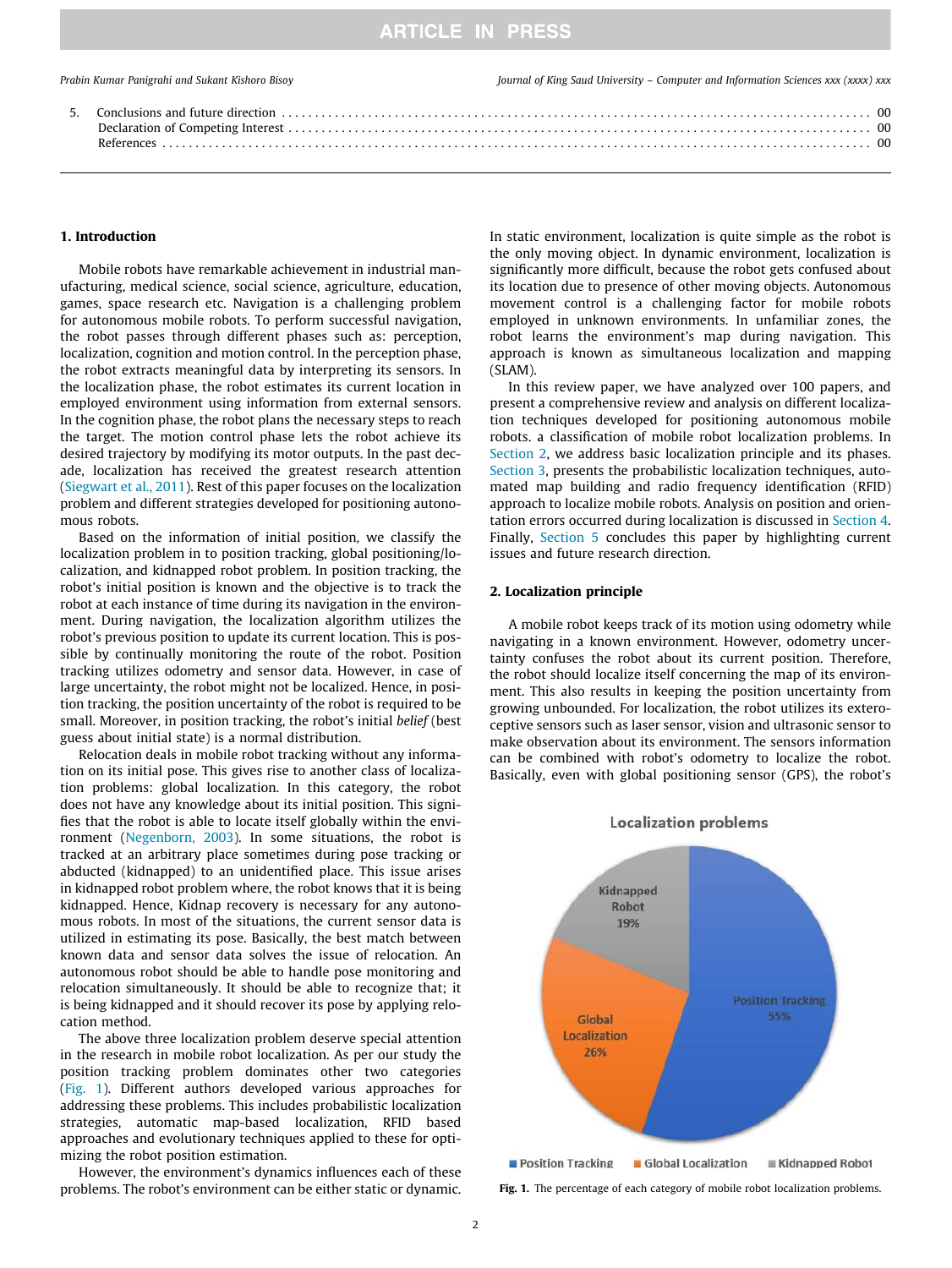accurate position can't be measured directly. The robot can only extract its sensors data to gain knowledge regarding the best estimate about its location. The robot's belief is denoted by *SBest*. The general process of robot's position update has two steps:

- prediction/action update
- perception/measurement/correction update.

The beliefs about configuration of the robot are usually represented as probability density functions (PDF) (Siegwart et al., 2011).

During *prediction update* the robot utilizes its proprioceptive sensors (e.g. Wheel/motor sensor, acceleration sensor) to estimate its position. However, due to odometry error, the uncertainty about the robot configuration increases (Fig. 2(a)). The initial position  $x_0$ is known, and hence the PDF is a *Dirac delta* function. When the robot navigates, due to odometric error, the uncertainty grows and it accumulates over time.

The robot corrects the estimated position (outcome of prediction phase) using its onboard exteroceptive sensors in the *perception update* phase. The robot uses rangefinder to calculate its present distance *d* from the right wall and computes the position *x*<sup>2</sup> This position conflicts with the present position *x*<sub>2</sub> estimated in the prediction phase. The measurement update corrects the new location to *x*″<sub>2</sub>. Consequently, the uncertainty shrinks (solid line) (Fig. 2(b)).

Below we discuss the mathematical analysis to update the robot's estimated position. We can define the position as:

$$
p = \begin{bmatrix} x \\ y \\ \theta \end{bmatrix} \tag{1}
$$

The current position of a differential-drive can be estimated from its initial position information by adding the incremental travel distances ( $\Delta x$ ; $\Delta y$ ; $\Delta \theta$ ), where,

$$
\Delta x = \Delta s \cos \left(\theta + \frac{\Delta \theta}{2}\right) \tag{2}
$$

$$
\Delta y = \Delta s \sin \left( \theta + \frac{\Delta \theta}{2} \right) \tag{3}
$$

$$
\Delta \theta = \frac{\Delta s_r - \Delta s_l}{b} \tag{4}
$$

*Prabin Kumar Panigrahi and Sukant Kishoro Bisoy Journal of King Saud University – Computer and Information Sciences xxx (xxxx) xxx*

$$
\Delta s = \frac{\Delta s_r + \Delta s_l}{2} \tag{5}
$$

It may be noted that the experimented system is discrete and the sampling interval  $\Delta t$  is fixed.

Here,  $(\Delta x; \Delta y; \Delta \theta)$  denotes the robot's path in the last sampling interval;

 $\Delta s$ <sup>r</sup> is the distances travelled for the right wheel.  $\Delta s_t$  is the distances travelled for the left wheel.

The updated position  $p'$  can be calculated as

$$
p' = \begin{bmatrix} x' \\ y' \\ \theta' \end{bmatrix} = p + \begin{bmatrix} \Delta x \\ \Delta y \\ \Delta \theta \end{bmatrix} = \begin{bmatrix} x \\ y \\ \theta \end{bmatrix} + \begin{bmatrix} \Delta x \\ \Delta y \\ \Delta \theta \end{bmatrix} = \begin{bmatrix} x \\ y \\ \theta \end{bmatrix} + \begin{bmatrix} \Delta s \cos(\theta + \frac{\Delta \theta}{2}) \\ \Delta s \sin(\theta + \frac{\Delta \theta}{2}) \\ \Delta \theta \end{bmatrix}
$$

Replacing  $\Delta\theta$  and  $\Delta s$  by Eqs. (4) and (5) respectively, we have,

$$
p' = \begin{bmatrix} x \\ y \\ \theta \end{bmatrix} + \begin{bmatrix} \frac{\Delta s_r + \Delta s_l}{2} \cos \left( \theta + \frac{\Delta s_r - \Delta s_l}{2b} \right) \\ \frac{\Delta s_r + \Delta s_l}{2} \sin \left( \theta + \frac{\Delta s_r - \Delta s_l}{2b} \right) \\ \frac{\Delta s_r - \Delta s_l}{b} \end{bmatrix}
$$
(6)

where, *b* is the distance between the wheels of differential-drive robot (Siegwart et al., 2011).

The position error grows over time due to integration errors of the uncertainties of *p* and the motion errors occurred during incremental motion ( $\Delta s_r$ ;  $\Delta s_l$ ).

### 3. Localization approaches

In this section we analyze mobile robot localization approaches from two different perspectives: Probabilistic approaches and autonomous map building. In the first category we discuss Markov localization, Kalman filter (KF) and other approaches. Next, we discuss SLAM approaches for automatic map construction during mobile robot localization. Further we analyzed on applying RFID technique to mobile robot localization. Finally, we ended this section with discussing different evolutionary approaches applied to above strategies for providing optimized position estimation.



Fig 2. Prediction and perception phase (a) Prediction phase (b) Perception phase (Siegwart et al., 2011).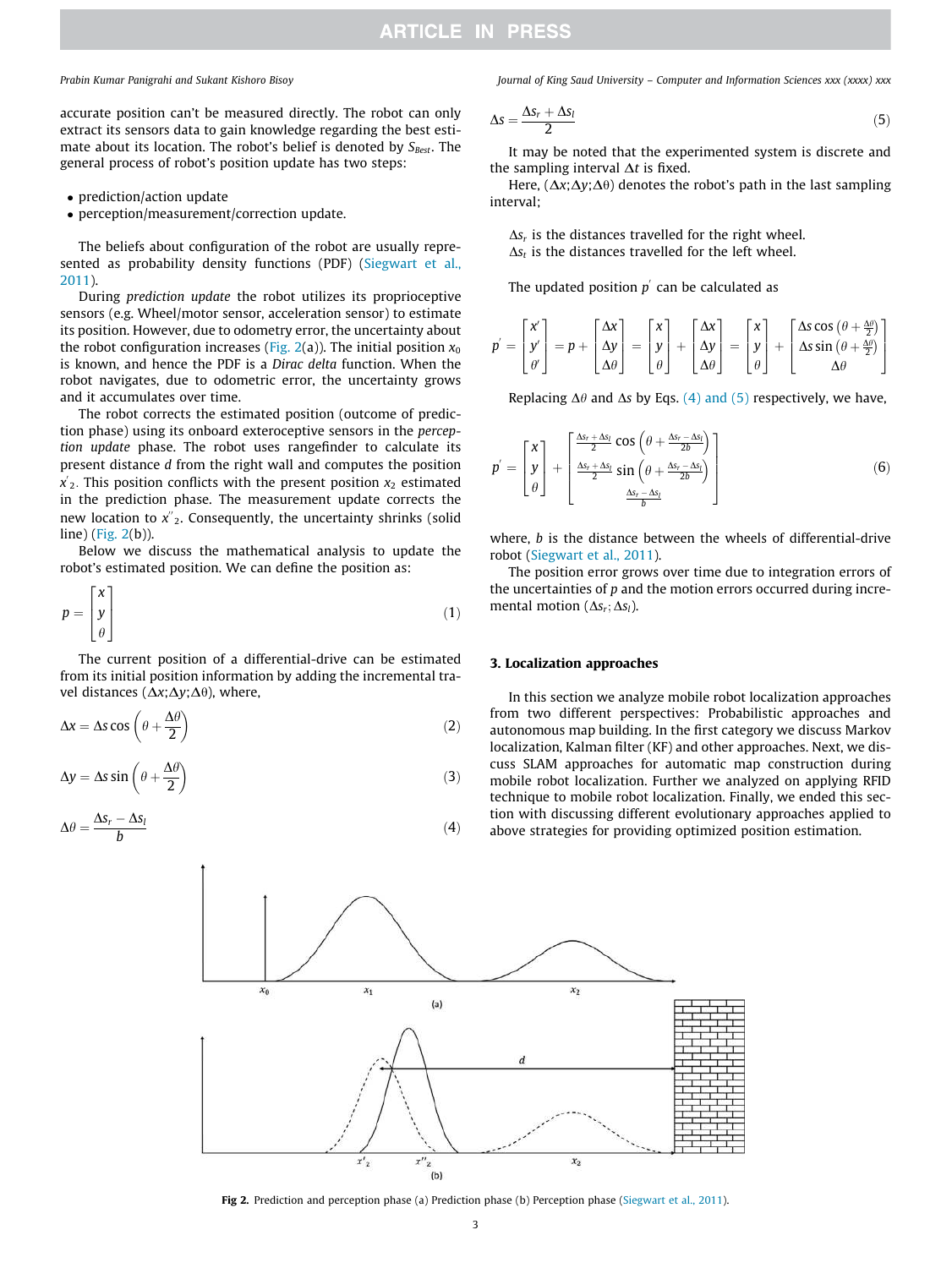### *3.1. Probabilistic approaches*

Probabilistic map-based localization approaches identify the probabilities of robot being in specific positions. The measurement errors affect the sensor data. Therefore, the probability of a robot in a specific configuration can only be computed.

- Markov localization
- Kalman filter localization

In both approaches, the *theorem of total probability* is applied in the prediction update phase. However, the *Bayes rule* is used for perception update (Siegwart et al., 2011).

### *3.1.1. Markov localization*

The Markov localization addresses the three localization problems (mentioned in Section 2) in efficient manner. The robot can locate itself starting from an *unknown* position. Multiple possible positions can be tracked by the robot. Therefore, the Markov localization can recover from ambiguous situations. However, the state space needs to represented in a discrete way for updating the probability of possible positions. This discrete representation may be a topological graph or a geometric grid. The memory requirement for map size is limited.

In the prediction update phase, the robot's current location is estimated depending on the available information on previous locations and odometry input. The robot's current state  $\overline{S_{\text{Best}}}(x_t)$ can be computed from the previous estimated position  $\overline{S_{\text{Best}}}(x_{t-1})$ and proprioceptive data (control input) *ut*:

$$
\overline{S_{Best}}(x_t) = \sum_{x_{t-1}} p(x_t | u_t, x_{t-1}) S_{Best}(x_{t-1})
$$
\n(in discrete representation of man) (7)

 $(in$  discrete representation of map).

$$
\overline{S_{\text{Best}}}(x_t) = \int p(x_t|u_t, x_{t-1}) S_{\text{Best}}(x_{t-1}) dx_{t-1}
$$
\n(8)

 $(in$  continuous representation of map).

Where, In the perception or measurement update phase, the robot corrects its earlier position by combining it with the exteroceptive sensors input. The Bayes rule is applied to calculate the robots new state  $S_{\text{Best}}(x_t)$  as a function of its measurement data  $z_t$ and previous state  $\overline{S_{Best}}(x_t)$ :

$$
S_{\text{Best}}(x_t) = \eta p(z_t | x_t, M) \overline{S_{\text{Best}}}(x_t)
$$
\n(9)

where,  $x_t$  denotes the robot's position and  $p(z_t|x_t, M)$  is the probabilistic measurement model: the change of coordinates from the world frame to the sensor reference frame (a part of the robot). It signifies the probability of observing  $z_t$  given the knowledge of robot poses  $x_t$  and map *M*. The probabilistic measurement model is computed from a noise-free measurement function *h* which depends on *M* and *x<sup>t</sup>* .

As demonstrated in Fig. 2, the robot utilizes a rangefinder to measure its distance *d* (the observation) from the right wall. Therefore  $z_t = d$ . Here, *M* is signified by a single feature *m* (the wall). Assuming the robot navigates in a one-dimensional environment and the wall is at coordinate 20 i.e. *m* = 20, the measurement function *h* can be calculated as:  $h(x_t, M) = 20 - x_t$ .

To derive the probabilistic measurement model a noise term is added to the measurement function such that the probabilistic distribution  $p(z_t|x_t, M)$  peaks at  $h(x_t, M)$  which is noise-free. Assuming Gaussian noise we have,

$$
p(z_t | x_t, M) = N(h(x_t, M), R_t)
$$
\n(10)

where *N* denotes a multivariate normal distribution having mean  $h(x_t, M)$  and noise covariant matrix  $R_t$ .

### *Prabin Kumar Panigrahi and Sukant Kishoro Bisoy Journal of King Saud University – Computer and Information Sciences xxx (xxxx) xxx*

Fig. 3 demonstrates the flowchart for Markov Localization.

The Markov localization model can represent any arbitrary PDF over the robot position.

### *3.1.2. Kalman filter-based localization*

The Kalman filter-based localization solves the position tracking problem in efficient and precise manner. It is an optimal sensorfusion approach which tracks the robot from an *initially* known location. Usually, this localization can be used in continuous world representation. However, in certain situations, the robot's uncertainty is too large (may be when the robot collides an object) and therefore not really unimodal. In this case the localization approach can't capture the possible robot positions and becomes lost irrevocably.

Kalman filter is a special case of Markov localization. It does not use arbitrary density function. Instead, it uses Gaussians to represent the robot's assumption  $S_{Best}(x_t)$ , the motion model, and the measurement model. Fig. 4. represents the schematic diagram of applying Kalman filter to localize mobile robot.

The first phase i.e. the *prediction update* directly applies a motion model having Gaussian error to the robot's measured encoder travel.



Fig. 3. Flowchart for Markov Localization.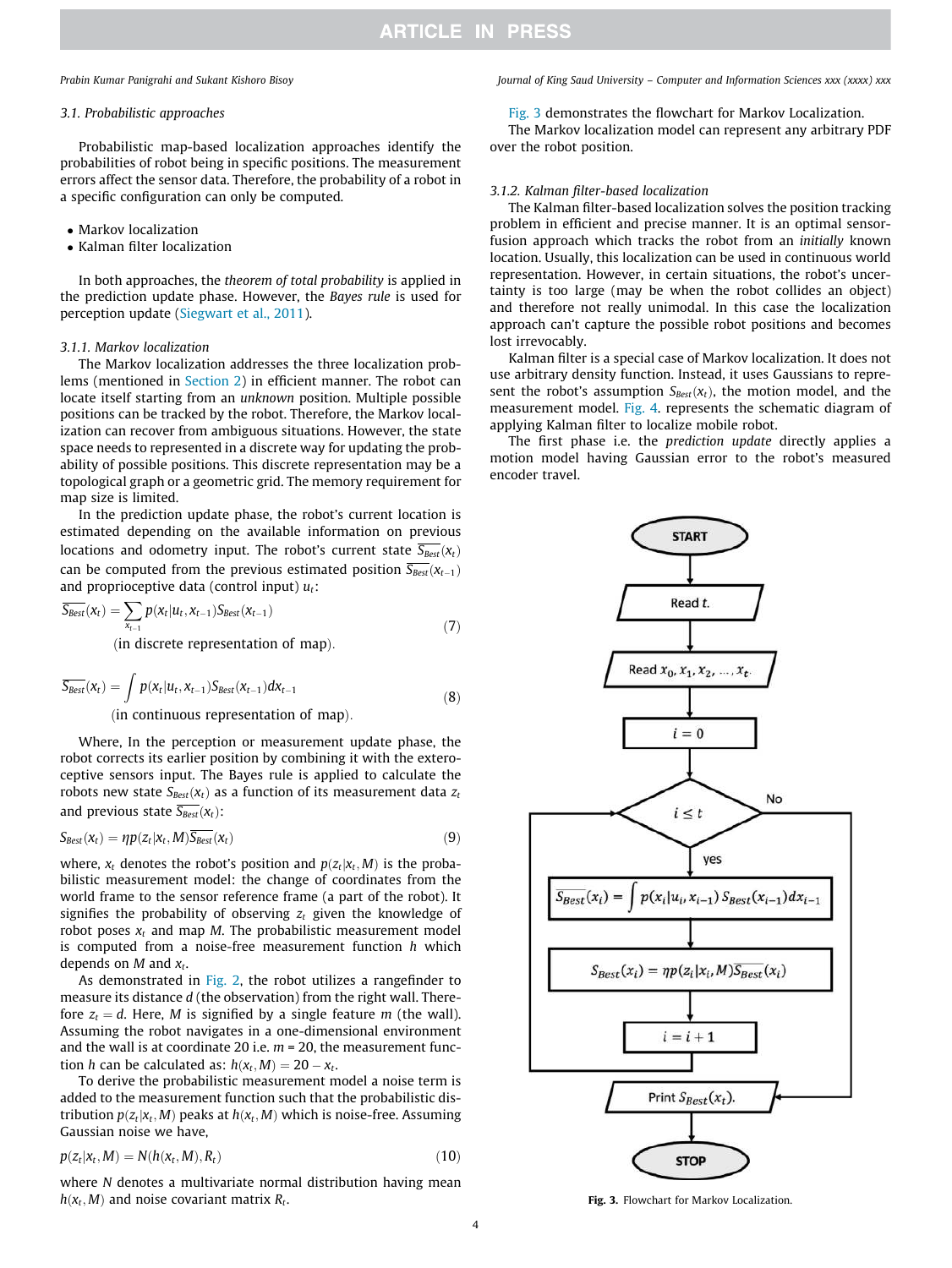

Fig. 4. Schematic diagram of Kalman filter-based mobile robot localization.

The *perception update* phase follows the following four steps:

### Step 1. Observation step:

From the sensor data, the robot extracts different features such as specific sensor value, doors, lines etc.

Step 2. Measurement/Perception prediction:

The robot produces a *measurement prediction* consisting of features that it expects to observe from its assumed positions that is from the outcomes of prediction step.

### Step 3. Matching:

In this phase the robot computes the best match between features extracted from observation and features (expected) selected during the measurement prediction.

### Step 4. Estimation:

To update the robot belief state in the estimation step, the Kalman filter fuses the matching information.

For Gaussian distribution the normal PDF can be defined as

$$
p(x) = \frac{1}{\sigma\sqrt{2\pi}}exp\left(-\frac{(x-\mu)^2}{2\sigma^2}\right)
$$
 (11)

where,

- *x*: scalar random variable.
- $\mu$ : the mean of the  $x$ .
- $\sigma^2$ : the variance of *x*.

However, if *x* is a *k*-dimensional vector, a multivariate normal distribution (Eq. (12)) is used.

$$
p(x) = \frac{1}{\sqrt[3]{2\pi}|\sqrt{\sum}} \exp\left(-\frac{(x-\mu)^T}{\sum^{-1}(x-\mu)}\right)
$$
(12)

where  $\mu$  is the mean vector and  $\Sigma$  is a symmetric and positive semidefinite matrix called covariance matrix.

The Kalman filter uses the odometry model for estimating the robot position. Suppose that for a differential-drive robot, the best position estimation at time  $t - 1$  is

$$
\mathbf{x}_{t-1} = \begin{bmatrix} \mathbf{x}_{t-1} \\ \mathbf{y}_{t-1} \\ \theta_{t-1} \end{bmatrix} \tag{13}
$$

Say after sometime the robot drives to new position  $\hat{x}_t$ . Applying equation-6, this new position  $\hat{x}_t$  at time *t* can be predicted from previous estimated position  $x_{t-1}$  as

$$
\widehat{x}_t = f(x_{t-1}, u_t) = \begin{bmatrix} x_{t-1} \\ y_{t-1} \\ \theta_{t-1} \end{bmatrix} + \begin{bmatrix} \frac{\Delta s_r + \Delta s_l}{2} \cos \left( \theta_{t-1} + \frac{\Delta s_r - \Delta s_l}{2b} \right) \\ \frac{\Delta s_r + \Delta s_l}{2} \sin \left( \theta_{t-1} + \frac{\Delta s_r - \Delta s_l}{2b} \right) \\ \frac{\Delta s_r - \Delta s_l}{b} \end{bmatrix}
$$
(14)

where,

 $\Delta s$ <sup>2</sup>: the left wheel displacement.  $\Delta s_r$  the right wheel displacement. The control input is  $u_t = \begin{bmatrix} \Delta s_t \\ \Delta s_t \end{bmatrix}$  $\Delta s_i$  $\left[\frac{\Delta s_l}{4c}\right]$ .

In Kalman filter localization, the Gaussian is defined by mean  $\mu_t$ and covariance *<sup>t</sup>* . During prediction and measurement phase, these parameters are updated. Therefore, compared to Markov Localization, Kalman filter is very efficient. However, in Kalman filter approach the robot initial position should be known with a certain approximation. Therefore, if the robot gets lost, it can't recover its position. This is in contrast with Markov localization. Hence, the position tracking problem is effectively solved using Kalman filter. However, it does not solve the global localization and the kidnapped robot problem.

Within the theory of Kalman filter, the system is supposed to be *linear* and with *Gaussian* noise. However, many robotic systems require the system to be nonlinear. This gives rise another localization approach commonly known as the extended Kalman filter (EKF). EKF is the extension of Kalman filter to nonlinear systems. In EKF, first the system is linearized and then Kalman filter is applied. The EKF represents a Gaussian probability distribution, and allows simple parameterization as a matrix for covariance and mean. Leonard and Durrant-Whyte (1992) used EKF based approach in a sonar sensor model for localizing a mobile robot. Schiele and Crowley (1994) applied EKF in occupancy grid based on a Hough transform framework (HTF). Gutmann and Schlegel (1996) proposed combined scan matcher (CSM) algorithm which combines extended Cox and iterative dual correspondence (IDC) algorithms for mobile robot self-localization. Chen et al. (2012) adopted a filtering approach based on EKF that utilizes feature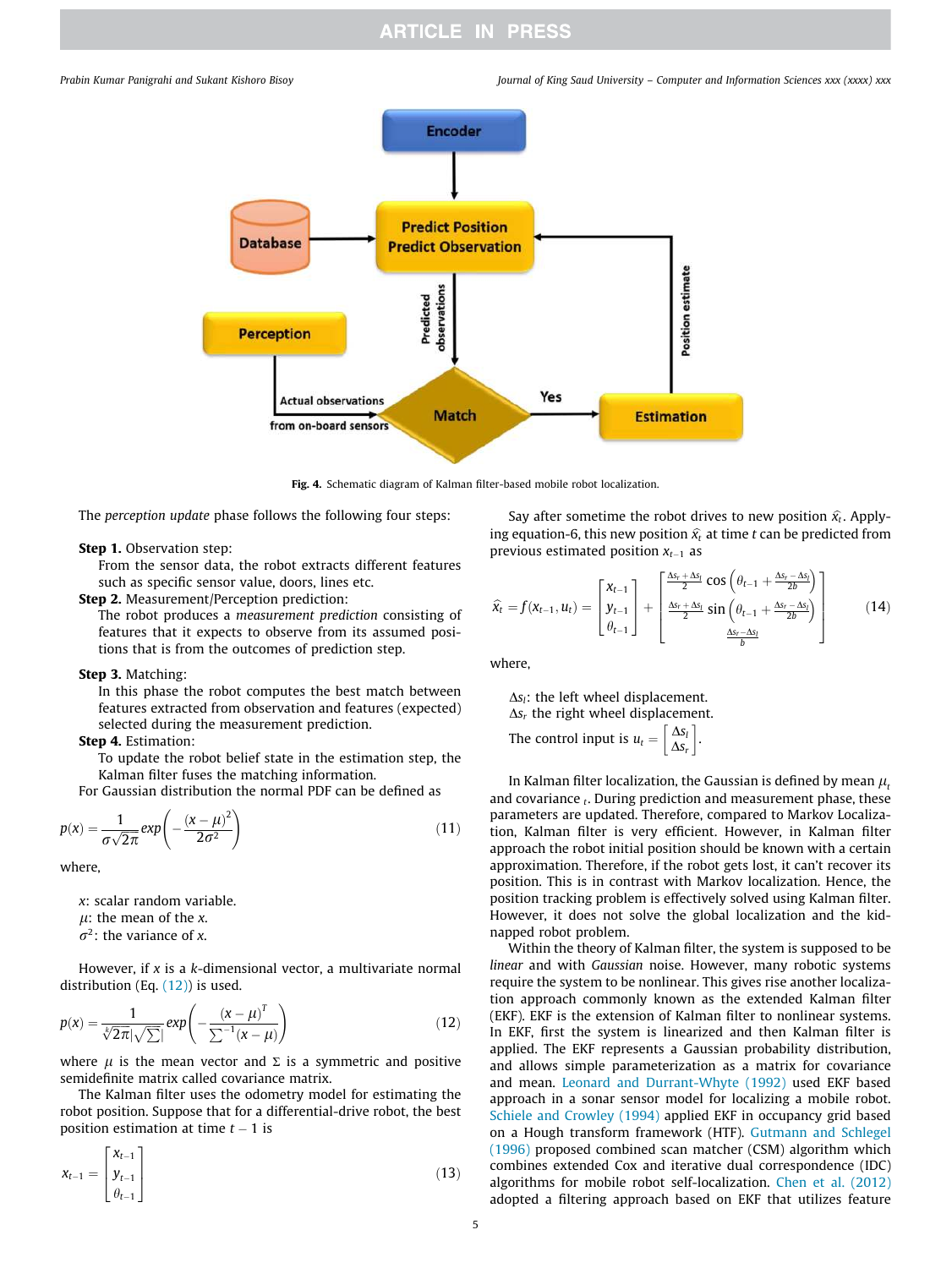map for positioning mobile robots. Comparison of KF and EKF is addressed in Suliman et al. (2010). The simulated analysis shows that, in comparison to KF, EKF performs significantly better in mobile robot position estimation.

There are other probabilistic localization techniques that have been used in mobile robot research platforms such as unscented Kalman filter (UKF), grid-based localization and Monte-Carlo localization (MCL). Like EKF, the UKF also assumes Gaussian distributions. However, the UKF applies *unscented transform* to linearize the motion and measurements models*.* In contrast, grid-based localization and MCL are not bounded by unimodal distributions. In grid localization, the robot belief is represented by the histogram filter. The MCL uses particle filters to represent the robot belief. It uses a subset of the whole set of possible positions to construct the approximate belief state for the robot. This results in tracking and updating a small number of possible locations instead of all possible locations which in turn reduces the complexity. Different authors applied MCL for positioning mobile robots. Dellaert et al. (1999a) addressed a probabilistic method with sampling-based representation for localization. Klaess et al. (2012) utilized MCL with probabilistic observation models on 3D grid maps. In static environment average tracking error is characterized in terms of distance and angular error. In dynamic environment multiple persons randomly walk and the objective is to evaluate frequency and accuracy of suggested localization approach while estimating final position of the trajectory. Uniform distributions of 5000 particles are used for global localization.

Various authors adopted vision-based tracking system for mobile robots. Krumm et al. (2000) developed a person-tracking system utilizing colour stereo cameras (two sets). In an indoor environment, such as living room, the proposed system tracks multiple people. Yan et al. (2011) presented a particle filter (PF) based person tracking system. The PF receives input from vision streams such as: Sigma-Pi-like network. To locate mobile robots, Dellaert et al. (1999b) developed a Bayesian filtering approach (CONDEN-SION algorithm) which makes use of density representation based on sampling.

Beacon based and radio frequency schemes are adopted by different authors for developing effective object positioning system in intelligent environments (Want et al., 1992; Shirehjini et al., 2012; Bahl et al., 2000; Ekkahau Inc., 2019; Ubisense Products, 2019). Want et al. (1992) proposed an active badge system to be applied in office environment. In this system, an active badge is wearied by each office individuals. This badge or tag emits a distinctive code for around  $(1/10)^{th}$  of a second in 15 s duration. This signal is received by a network sensor placed in a centralized location. The tag is responsible to determine the position of an individual. The suggested scheme utilizes a beacon network which communicates with IR signals modulated by pulse width to locate users in intelligent office environments. However, one main issue is that: an additional device is required to be carried by each individual for allowing the system to locate him or her (Shirehjini et al., 2012). Shirehjini et al. (2012) proposed an efficient methodology which results in low average error to place and orient indoor object. Bahl et al. (2000) addressed a radio frequency (RF)-based beacon scheme which uses the RADAR system to track and position indoor users. As reported in Ekkahau Inc. (2019); Beacon based systems embedded with WiFi technology produces effective result in robot localization. Other localization technique includes the ultra wide band (UWB) method for object positioning (Ubisense Products, 2019).

Yamada et al. (1996) used sound-based localization to locate objects through sound. However, this approach is not applicable for non-sound producing objects. Ashokaraj et al. (2009) developed a multi-sensory system (MSS) based localization which is a deterministic technique for mobile robots using interval analysis. These

*Prabin Kumar Panigrahi and Sukant Kishoro Bisoy Journal of King Saud University – Computer and Information Sciences xxx (xxxx) xxx*

robots utilize ultrasonic sensors as sensor technology. Georgiev and Allen (2004) used GPS based scheme which is applicable for locating robots employed in urban areas. Burgard et al. (1996) proposed a probabilistic grid approach for mobile robot position estimation. The suggested method relies on Bayesian scheme and is applicable in positioning robots even if with the presence of noisy ultrasonic sensors and occupancy grid maps which are the approximate environmental models. In indoor environment especially office, Simmons and Koenig (1995) used partially observable Markov model (POMM) to position the robot. The state space is organized in this strategy in accordance with the topological environment structure. However, this model requires the gridsize to be predetermined. Neto et al. (2009) proposed complementary filtering (CF) technique for mobile robot localization and orientation estimation, by fusing data gathered from GPS, digital compass and inertial measurement unit (IMU). This results in low implementation cost and high-quality result for robot navigation in outdoor environment. Rampinelli et al. (2014) presented a TCP/IP based client–server system in intelligent space which localizes and controls different types of robots including robotic wheelchairs. The proposed system constitutes 11 cameras for synchronous image capturing. The server makes connection with each of these cameras and robot. The server collects various sensors data, processes them and sends the outcome to client. For localization, a calibration technique is suggested which utilizes the multi-camera network. First, the robot passes a model of calibration throughout the camera field of perspective. Next, the proposed calibration method uses robot odometry and captured images. This offers a solution to simultaneously locate the robot and calibrate multiple cameras. Vasiljević et al. (2016) proposed a hybrid localization approach which combines adaptive MCL (AMCL), iterative closest point (ICP) and discrete Fourier transform (DFT). This hybrid algorithm provides sub-centimeter positioning accuracy in real time environments such as industries. The AMCL algorithm fuses laser range measurements with odometry data to provide a known covariance for robot pose estimation. Next the ICP algorithm uses that result as an initial estimate. Finally, the output of ICP algorithm is fed to a DFT technique, that returns the final outcome. Zi et al. (2015) created an improved algorithm for localization based on multilateration approach. Choi et al. (2012a) proposed an effective localization technique to simultaneously solve pose monitoring and kidnap recovery. Table 1 presents a comparison among basic localization approaches and the advantages and drawbacks of different approaches are presented on Table 2.

### *3.1.3. Evolutionary approaches*

Different authors applied evolutionary approaches such as particle swarm optimization (PSO) (Havangi, 2019; Vahdat et al., 2007; Huo et al., 2013; Havangi et al., 2010; Pinto et al., 2015; Dastjerdi et al., 2016; Mali, 2015), genetic algorithm (GA) (Armingol et al., 1999; Wang et al., 2015; Rajurkar et al., 2016), FLC and differential evolution (DE) to basic localization techniques like EKF, MCL, PF etc. for determining the robot location. Havangi (2019) proposed a PSO based localization technique which overcomes several issues found in PF based schemes. Localization using PF has major issues such as degeneracy and impoverishment problem which reduces its performance. The proposed method establishes a recursive framework for tracing out the robot position. This is achieved by converting the robot localization to dynamic optimization. The developed scheme neither requires resampling phase as in PF based methods nor distribution of noise. To estimate the robot position, a stochastic search technique is implemented in the state-space. The proposed PSO based approach is proved to be more efficient in comparison with standard PF and EKF based localization techniques. The lower root mean squared error (RMSE) of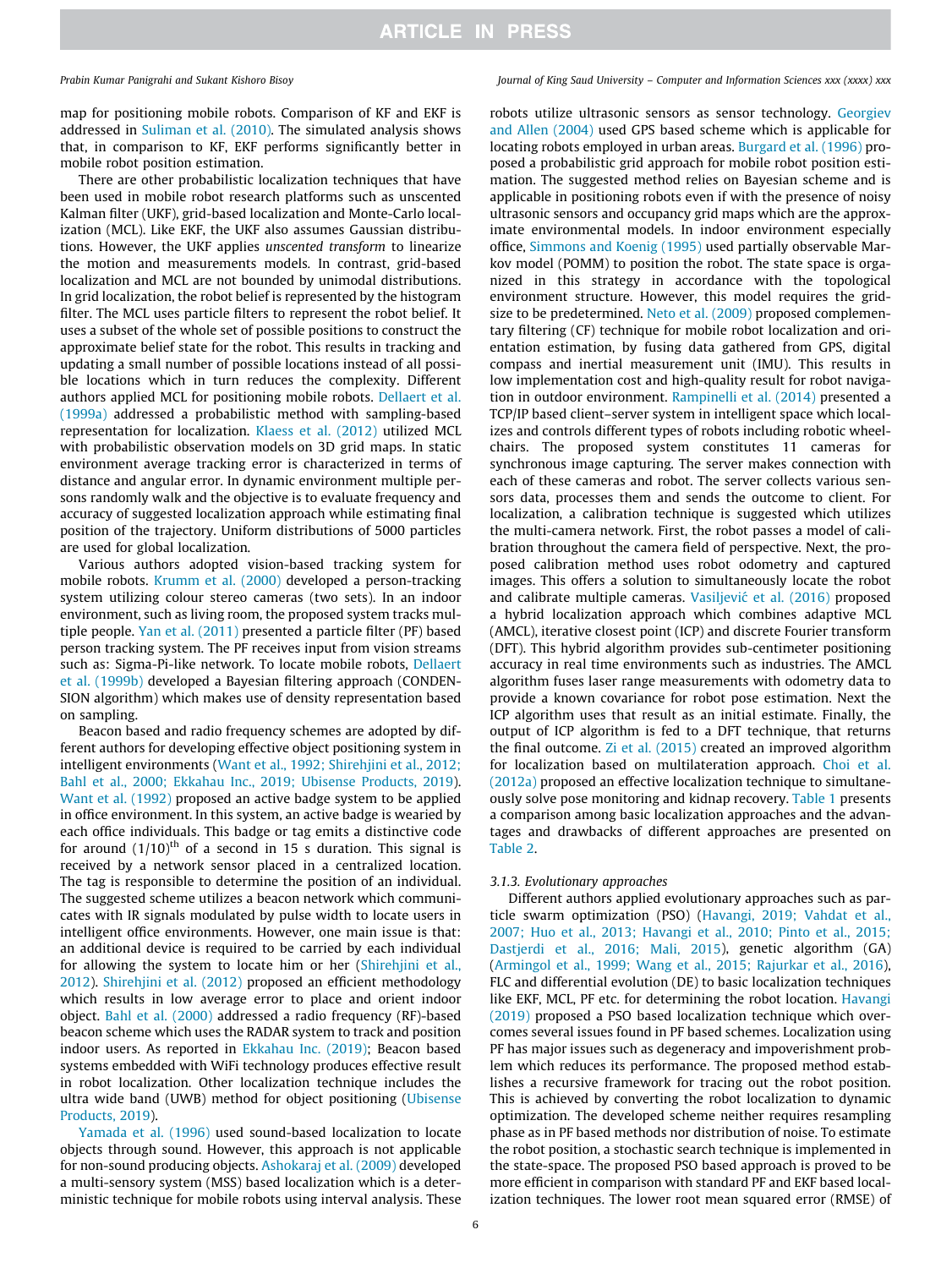### Table 1

Analysis of existing localization systems.

| Reference                                      | Approach                                       | <b>Application Environment</b>                                           | Simulation and Experiment                                                                                                                                  | Sensor technology                                                                             |
|------------------------------------------------|------------------------------------------------|--------------------------------------------------------------------------|------------------------------------------------------------------------------------------------------------------------------------------------------------|-----------------------------------------------------------------------------------------------|
| Leonard and<br>Durrant-<br><b>Whyte (1992)</b> | EKF in model-<br>based localization<br>system. | Indoor                                                                   | Experiment: SKIDS vehicle and Oxford Robuter.<br>Configuration: Two microprocessors: 68,000 (to control<br>sonar data bus) and 68,020 vehicle controllers. | SKIDS vehicle: Six static sonar<br>sensors.<br>Oxford Robuter: Eight static<br>sonar sensors. |
| Schiele and<br>Crowley<br>(1994)               | KF-EKF in<br>occupancy grid.                   | Indoor Hall-way                                                          | Simulation: Graphical.                                                                                                                                     | NA                                                                                            |
| Gutmann and<br>Schlegel<br>(1996)              | <b>CSM</b>                                     | Indoor                                                                   | Simulation: Graphical.                                                                                                                                     | <b>NA</b>                                                                                     |
| Chen et al.<br>(2012)                          | EKF in feature map.                            | Virtual Environment: The robot<br>navigates in a circular<br>trajectory. | Simulation: Graphical (with mathematical proof).                                                                                                           | <b>NA</b>                                                                                     |
| Suliman et al.<br>(2010)                       | KF vs. EKF                                     | Generic                                                                  | Simulation: MATLAB.<br>Experiment: Ackermann steering based autonomous<br>mobile robot.                                                                    | <b>NA</b>                                                                                     |
| Dellaert et al.<br>(1999b)                     | Probabilistic MCL.                             | Indoor                                                                   | Experiment: RHINO (RWIB21 robot) and MINERVA<br>(RWIB18 robot).                                                                                            | Sonar sensor                                                                                  |
| Klaess et al.<br>(2012)                        | MCL in 3D grid<br>map.                         | Indoor                                                                   | Simulation: Graphical.                                                                                                                                     | <b>NA</b>                                                                                     |
| Krumm et al.<br>(2000)                         | Vision-based<br>person tracking<br>system.     | Indoor                                                                   | Simulation: Person tracking system (in living room).                                                                                                       | Vision sensor (color stereo<br>cameras).                                                      |
| Yan et al. (2011)                              | Vision-based<br>object tracking<br>system.     | Indoor                                                                   | Experiment: Tested in a living room and with CLEAR 07<br>dataset representing distracter person.                                                           | Vision sensor (color camera)                                                                  |
| Dellaert et al.<br>(1999b)                     | Vision-based MCL.                              | Outdoor                                                                  | Experiment: MINERVA (RWIB18 robot).                                                                                                                        | Upward pointing camera                                                                        |
| Want et al.<br>(1992)                          | Beacon-based<br>approach.                      | Indoor                                                                   | Experiment:<br>Used by PBX clients.<br>Installed at ORL.<br>Tested at Xerox EuroPARC, Olivetti STL, Xerox PARC,<br>MIT Media Laboratory.                   | Badge sensor.                                                                                 |
| Bahl et al. (2000)                             | RF based beacon<br>system.                     | Indoor                                                                   | Experiment: Tested in RADAR testbed.                                                                                                                       | RF reader.                                                                                    |
| Ashokaraj et al.<br>(2009)                     | MSS based<br>localization.                     | Generic                                                                  | Experiment: Virtual robot (A robot model with rear<br>wheels (powered) and front wheels (steerable) to<br>navigate in a 2D map).                           | Ultrasonic sensor.                                                                            |
| Georgiev and<br>Allen (2004)                   | GPS                                            | Outdoor (urban areas)                                                    | Experiment: ATRV-2 robot manufactured by iRobot.                                                                                                           | Sonar sensor and camera.                                                                      |
| Burgard et al.<br>(1996)                       | Bayesian approach.                             | Indoor                                                                   | Experiment: RHINO robot.                                                                                                                                   | Ultrasonic sensors.                                                                           |
| Simmons and<br>Koenig (1995)                   | POMM model.                                    | Indoor                                                                   | Experiment: Xavier (RWI B24) robot.                                                                                                                        | Laser range sensor, bump<br>sensors, sonar sensor and a<br>color camera.                      |
| Neto et al. (2009)                             | CF                                             | Outdoor                                                                  | Experiment: Pioneer P3-AT robot.                                                                                                                           | IMU, GPS, digital compass and<br>odometry sensor.                                             |
| Rampinelli et al.<br>(2014)                    | intelligent space<br>system (ISS)              | Indoor                                                                   | Experiment: Pioneer 3 AT (P3-AT) robot.                                                                                                                    | Cameras.                                                                                      |
| Vasiljević et al.<br>(2016)                    | $AMCL + ICP + DFT$                             | Indoor industrial                                                        | Experiment: LGV1000 vehicle prototype.                                                                                                                     | Laser sensor.                                                                                 |
| Choi et al.<br>(2012a)                         | Topological<br>localization.                   | Indoor home                                                              | Experiment: PIONEER3-DX robot.                                                                                                                             | 12 MA40B8 sonar sensors.                                                                      |

position and heading (<0.2) proves that the efficiency of the suggested approach is better than that of other algorithms in any environment. Vahdat et al. (2007) presented a hybrid localization approach which combines DE with PSO. The proposed methods are compared with standard MCL and proved to give better result because of faster convergence and robustness. In Huo et al. (2013) Junfei et al. proposed a DEPSO algorithm (DE + PSO). The first phase utilizes the selection and mutation operations of standard DE approach and then swarms best position is updated by PSO. The next phase updates velocity and position of particles using PSO followed by crossover and selection by DE. The two challenging criteria such as global optimization (of DE) and fast convergence (of PSO) makes DEPSO robust and powerful. This research compares the localization accuracy of PF and DEPSO in the case of a known initial position. The result of applying PF and DEPSO with 2000 particles proves DEPSO to be more stable and accurate in positioning.

Further Havangi et al. (2010) proposed an effective multi swarm PF for robot positioning. The major focus of this approach is increasing the performance of PF by PSO. This overcomes the localization impoverishment occurred in PF based scheme. Pinto et al. (2015) combined PSO with standard EKF for estimating the robot's current position. The EKF combines map-matching, position and orientation estimation and dead-reckoning approach. This result in reliable position tracking. However, in case of high error in map-matching, the proposed localization system applies PSO to relocate the robot. This is because, unreliable map-matching makes the robot go missing. The large map-matching error in the present estimate outcomes in low confidence. In this situation, PSO globally localizes the robot. Therefore, over the global map, a set of particles are published to search the room with high confidence to discover an outcome. In this paper, the estimation of pose is obtained by using the RPROP (Resilient Propagation) for error function minimization. The proposed system analyses the pose error in virtual and realistic scenario.

Dastjerdi et al. (2016) developed a self-localization approach for localizing soccer humanoid robots using image processing. It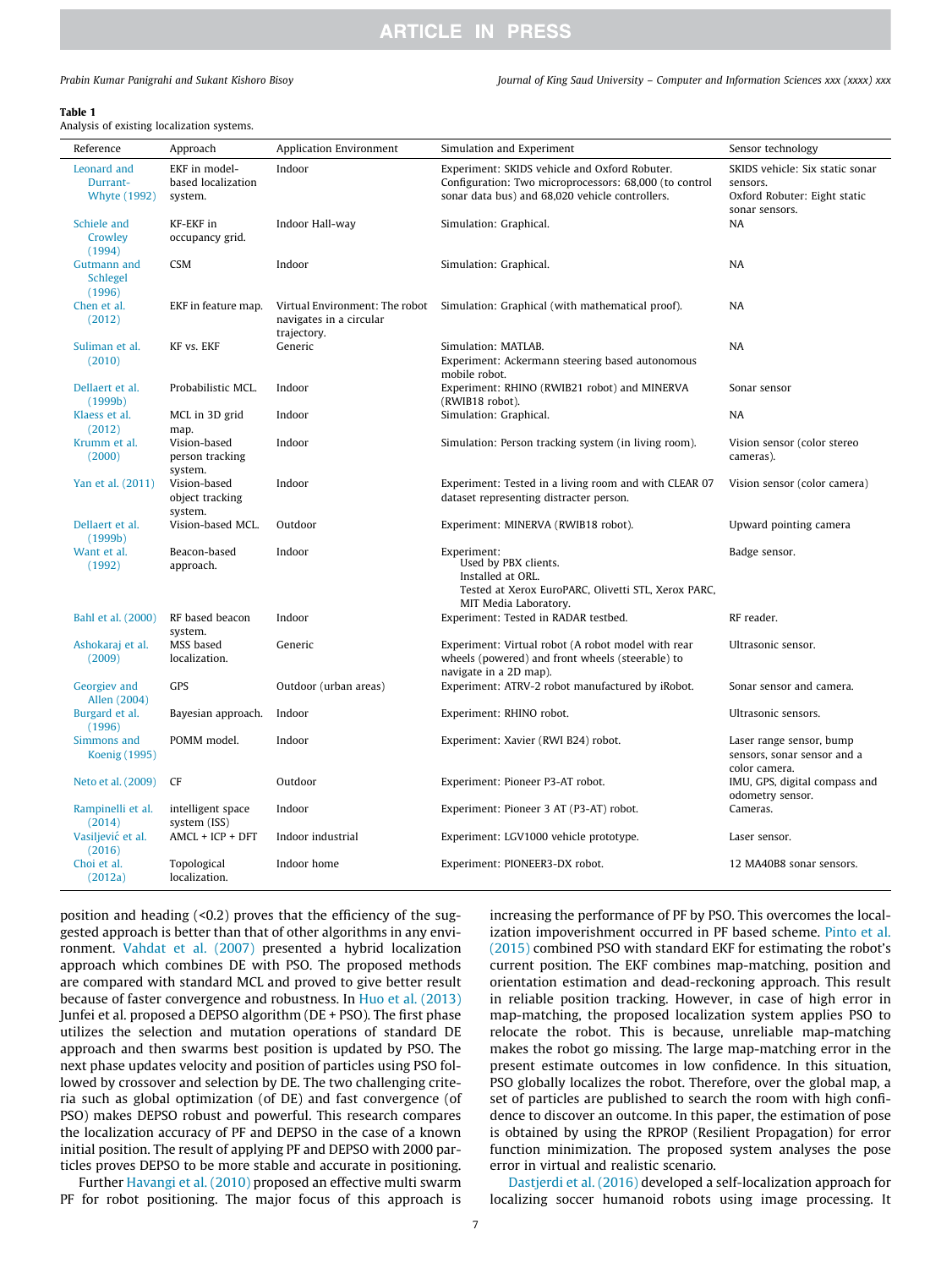*Prabin Kumar Panigrahi and Sukant Kishoro Bisoy Journal of King Saud University – Computer and Information Sciences xxx (xxxx) xxx*

### Table 2

Comparisons among different probabilistic localization approaches.

| Reference                                  | Approach                                       | Advantages                                                                                                                                                                                                                                                                                 | <b>Drawbacks</b>                                                                                                                                                                                                                                                                                                                            |
|--------------------------------------------|------------------------------------------------|--------------------------------------------------------------------------------------------------------------------------------------------------------------------------------------------------------------------------------------------------------------------------------------------|---------------------------------------------------------------------------------------------------------------------------------------------------------------------------------------------------------------------------------------------------------------------------------------------------------------------------------------------|
| Leonard and<br>Durrant-<br>Whyte<br>(1992) | EKF in model-<br>based localization<br>system. | The robot maintains continuous map contact, almost effortlessly<br>gliding through its environment, "grabbing hold" of cylinders,<br>planes, and corners in the environment.                                                                                                               | It can't utilize autonomous model for model-based tracking.                                                                                                                                                                                                                                                                                 |
| Schiele and<br>Crowley<br>(1994)           | KF-EKF in<br>occupancy grid.                   | The occupancy grid can also support obstacle avoidance of very<br>small obstacles.                                                                                                                                                                                                         | When following a wall, the occupancy grid technique<br>without EKF can falsely constrain the position uncertainty of<br>the robot, resulting in an inability to match when other<br>features are encountered.                                                                                                                               |
| Gutmann and<br>Schlegel<br>(1996)          | <b>CSM</b>                                     | Results in a very low position error while performing navigation.                                                                                                                                                                                                                          |                                                                                                                                                                                                                                                                                                                                             |
| Chen et al.<br>(2012)<br>Suliman et al.    | EKF in feature<br>map.<br>KF vs. EKF           | The distance error between the estimated position calculated<br>from EKF and the ground truth remains almost the same level.<br>The EKF performs significantly better than the KF.                                                                                                         | The proposed algorithm is implemented in a priori map<br>which may not be always available.                                                                                                                                                                                                                                                 |
| (2010)<br>Dellaert et al.<br>(1999b)       | Probabilistic MCL.                             | The proposed method efficiently localizes a mobile robot with no<br>prior information about its initial location.                                                                                                                                                                          | Due to the repeated selection of hight weight samples the<br>proposed system results in a loss of diversity.                                                                                                                                                                                                                                |
| Klaess et al.<br>(2012)<br>Krumm et al.    | MCL in 3D grid<br>map.<br>Vision-based         | To localize globally especially in crowded environment, the<br>proposed approach is quite accurate and robust.<br>This approach is proved to be challenging in tracking multiple                                                                                                           | The proposed approach is not tested in 6-DOF robot in<br>dynamic environment.<br>$\equiv$                                                                                                                                                                                                                                                   |
| (2000)<br>Yan et al.                       | person tracking<br>system.<br>Vision-based     | people in dynamically changing environment.<br>The feature pattern used for one cue, provides robust                                                                                                                                                                                       | The proposed system depends only on the four cues, and not                                                                                                                                                                                                                                                                                  |
| (2011)                                     | object tracking<br>system.                     | identification of a person and is quite effective in object detection<br>and tracking in complex conditions.                                                                                                                                                                               | on other features. Non-visual sensors such as microphones<br>can be used to gather more data to improve the tracking<br>accuracy.                                                                                                                                                                                                           |
| Dellaert et al.<br>(1999b)                 | Vision-based<br>MCL.                           | In dynamic unmodified environment, the proposed system is able<br>to both globally localize and locally track the robot.                                                                                                                                                                   | The proposed approach is not tested on less sensory inputs<br>(for example, by omitting the wheel encoders that provide<br>odometry measurements).                                                                                                                                                                                          |
| Want et al.<br>(1992)                      | Beacon-based<br>approach.                      | It is a very useful office system for tracking office employees.                                                                                                                                                                                                                           | RF signal propagation is influenced by phenomenon such as<br>absorption, diffraction, diffusion, and reflection.                                                                                                                                                                                                                            |
| Ashokaraj<br>et al.<br>(2009)              | MSS based<br>localization.                     | The proposed approach does not require any separate data<br>matching algorithm to recognize the environment of the robot. In<br>addition to that, it does not require any separate initialization<br>method.                                                                               | $\qquad \qquad -$                                                                                                                                                                                                                                                                                                                           |
| Georgiev and<br>Allen<br>(2004)            | GPS                                            | The proposed system is quite effective for mobile robots<br>employed in urban areas.                                                                                                                                                                                                       | • The high degree of repetitiveness may lead to a confusion<br>in the matching process.<br>• It uses only one of the visible building facades even if<br>more may be present.                                                                                                                                                               |
| Burgard et al.<br>(1996)                   | Bayesian<br>approach.                          | The proposed system does not require any priory information on<br>the initial position of the robot. It is proved to be robust in<br>ambiguous situations.                                                                                                                                 |                                                                                                                                                                                                                                                                                                                                             |
| Simmons and<br>Koenig<br>(1995)            | POMM model.                                    | The proposed system effectively deals with uncertainty in the<br>robot's initial position, actuator uncertainty, sensor noise, and<br>uncertainty in the interpretation of the sensor data.                                                                                                | • The action selection heuristics enter a limit cycle and<br>continually turn the robot.<br>• The robot's position estimation becomes inaccurate<br>when the obstacle avoidance algorithm moves the robot<br>a significant distance orthogonally to its commanded<br>heading.                                                               |
| Neto et al.<br>(2009)                      | CF                                             | The significant reduction of the computational complexity of the<br>overall system, enables increasing the sampling frequency of the<br>signals with a consequent improvement in the accuracy of the<br>estimates.                                                                         | • The behaviour of the system needs to be analyzed based<br>on experiments with large vehicles.<br>• It is necessary to perform better analysis and treatment<br>of the GPS altitude data.                                                                                                                                                  |
| Rampinelli<br>et al.<br>(2014)             | Intelligent space<br>system (ISS)              | The proposed system is quite efficient in localizing robotic<br>wheelchairs.                                                                                                                                                                                                               | • The proposed approach needs to be applied in intelligent<br>space to control mobile robots with limited onboard<br>sensors.<br>• The calibration algorithm needs to be tested with non-<br>overlapping field of view with all 11 cameras.<br>• Further there should be adjustments for the on-line<br>multi-camera calibration procedure. |
| Vasiljević<br>et al.<br>(2016)             | $AMCL + ICP + DFT$                             | In industries, the proposed methodology is quite challenging to<br>localize AGVs with high-precision.                                                                                                                                                                                      | The performance of this system needs to be tested on<br>vehicles in motion.                                                                                                                                                                                                                                                                 |
| Choi et al.<br>(2012a)                     | Topological<br>localization.                   | • The grid map matching method and motion model tracks the<br>robot's pose quite effectively.<br>• Kidnap detection and recovery methodology is very<br>challenging.<br>• To return to the pose tracking stage, the hypothesis selection<br>is very reasonable in kidnap recovery process. |                                                                                                                                                                                                                                                                                                                                             |

converts the obtained image into an image taken from the top view by an inverse perspective map. Then it utilizes PSO to define the robot's location relative to origin. The proposed method recognizes position based on captured images. The Robot could do the selflocalization in 94% success and 6% failure. In this state, more than 300 mm distance error and 15 $^{\circ}$  angle are considered for inability in self-localization. The method achieves high accuracy as it utilizes ground lines points for self-localization. With some set of points this method can recognize its own position. This causes it to be very noise resistant. Mali (2015) combined PSO and ant colony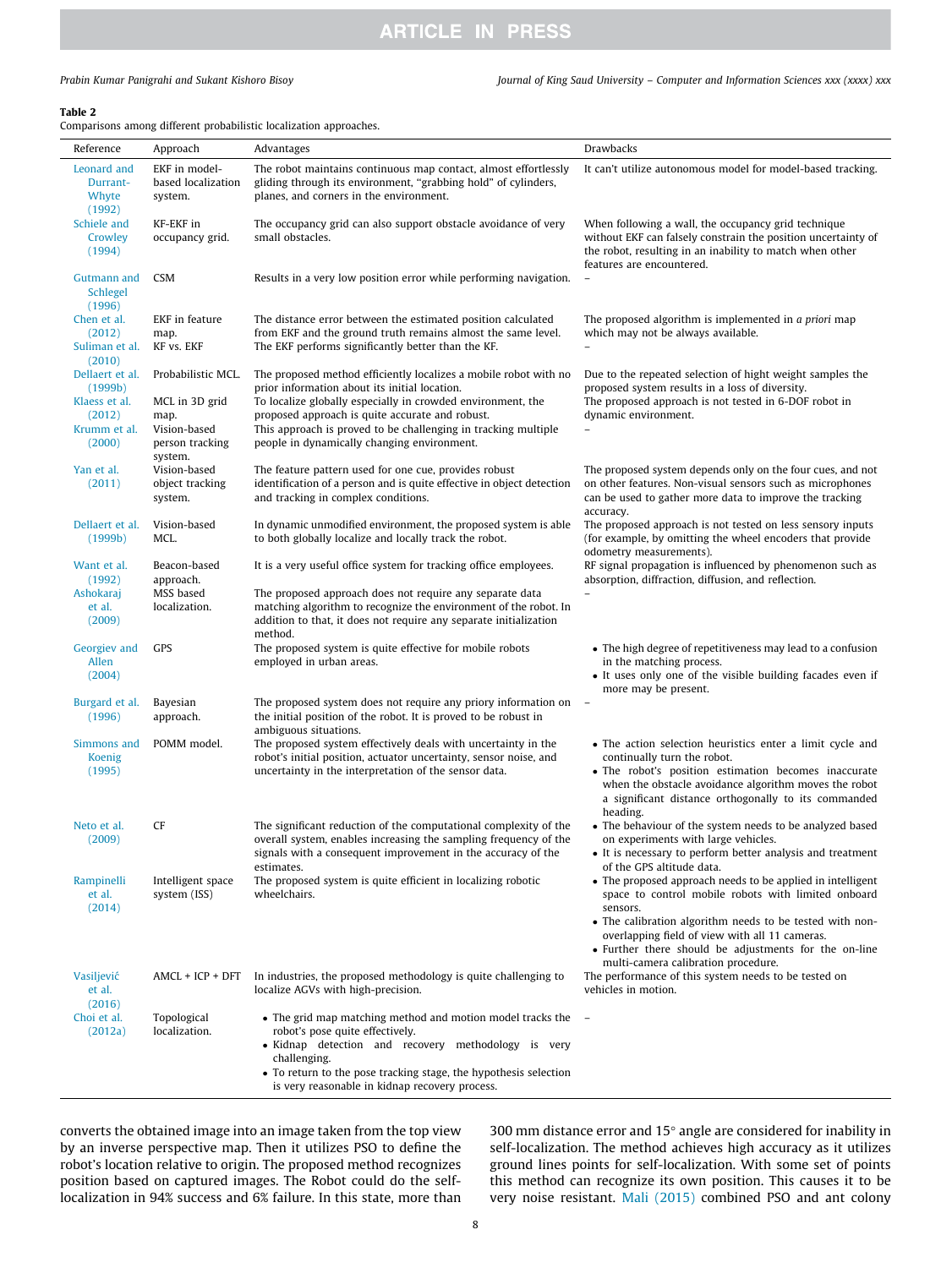optimization (ACO) to estimate the robot location. PSO is used for weight adjustment and ACO utilizes the neural network topology.

Armingol et al. (1999) developed an iterative EKF procedure, which uses an a priori map of beacon positions and observed geometric beacons to correct the pose of the vehicle. The GA is applied in tracing out the vehicle's optimal position. The proposed methodology makes extensive use of ultra-sonic sensor. It applied relocation approach based on matching between the environment map and sensorial information to decrease the estimated location error and uncertainty. Robot's current position is estimated with a population size of 250. The pose error analysis with 5 and 10 generations are presented. The major issues in standard EKF based robot localization is determination of error covariance matrices *Q* and *R* in time variant. Wang et al. (2015) proposed GA-fuzzy logic controller (FLC) to adjust the covariance matrices. GA makes the system more powerful because it tunes the fuzzy membership functions (MF) which results in improving FLC's accuracy. Finally, the comparison among EKF, fuzzy logic (FL)-based EKF and EKF based on GA-FL proves that GA-FL based EKF technique provides accurate result in comparison other two approaches. Further Rajurkar et al. (2016) extended this idea and developed a fuzzy controller-based computer vision (CV) approach for path tracking and robot position and orientation estimation. The CV approach detects and locates the neighborhood target. Here the control system based on fuzzy inference tracks the estimated path removing heavy computations and iterative updates. Moreover, GA is involved to optimize input–output membership functions.

### Table 3

Evolutionary approaches for mobile robot localization.

*Prabin Kumar Panigrahi and Sukant Kishoro Bisoy Journal of King Saud University – Computer and Information Sciences xxx (xxxx) xxx*

Neto et al. (2019) proposed leader-based Bat algorithm (LBBA) method to search robot's best location by employing a smaller number of micro bats as leaders in pursuit of the best place to impact the colony. Using this approach, the localization ambiguity is dealt satisfactorily. Compared with the AMCL algorithm which uses a variable number of particles, the proposed technique showed average error below the expected tolerance of 21%. The average error presented here is based on experiment in real robot. This approach deals with ambiguities in robot localization. The suggested algorithm is compared with conventional bat algorithm (BA), PF and PSO with test conducted in different scenarios. The test result showed that LBBA has a quick response. In the event of robot abduction, the algorithm has been tested and shows fast recovery in simulated as well as in practical environment.

Table 3 discusses the experiments based on applying evolutionary approaches to basic localization techniques.

### *3.2. Autonomous map building*

The localization strategies discussed earlier (Section 3.1) require environment map. In the most of the cases, the map is usually hand made. For self-localization, the robot utilizes different landmarks such as artificial beacons, walls etc. Therefore, to obtain accurate position, the environment map contains these landmarks. However, in large or dynamically changing environments, localization is very difficult. The configuration of the environment changes

| Reference                  | Optimization<br>scheme                                              | Simulation and Experiment                                                                                                                                                                                                                               | Advantages                                                                                                                                                                                                                                          | <b>Drawbacks</b>                                                                                                                               |
|----------------------------|---------------------------------------------------------------------|---------------------------------------------------------------------------------------------------------------------------------------------------------------------------------------------------------------------------------------------------------|-----------------------------------------------------------------------------------------------------------------------------------------------------------------------------------------------------------------------------------------------------|------------------------------------------------------------------------------------------------------------------------------------------------|
| Havangi (2019)             | <b>PSO</b>                                                          | Simulation: MATLAB (2013).<br>(Tested in simulated data as<br>well as real world datasets).<br>System configuration: 3 GHz<br>Core2Duo processor-based<br>Intel PC. Experiment: GPS based<br>4-wheeled vehicle with laser<br>sensor and wheel encoders. | • The robot localization converts dynamic optimiza-<br>tion to find the best robot pose estimate.<br>• It does not require noise distribution.<br>• The proposed system is efficient in terms of consis-<br>tency, accuracy and computational cost. | • The encoder provides<br>odometry<br>poor<br>information.<br>• Additional errors are gen-<br>erated due to wheel slip<br>and attitude errors. |
| Vahdat et al. (2007)       | PSO and DE                                                          | Simulation: MATLAB 2006.                                                                                                                                                                                                                                | • The proposed system converges faster and is robust. $-$<br>• Due to the usage of random search operators in evo-<br>lutionary methods, low SNR yield robust localization.                                                                         |                                                                                                                                                |
| Huo et al. (2013)          | <b>DEPSO</b>                                                        | Experiment: Up-voyager robot<br>equipped with a laser scanner<br>LMS291.                                                                                                                                                                                | The proposed system inhibits the particle degeneracy<br>and enhances the diversity, meanwhile improves the<br>convergence speed and positioning accuracy.                                                                                           |                                                                                                                                                |
| Havangi et al.<br>(2010)   | Hybrid approach:<br>$PSO + PF$                                      | Simulation.                                                                                                                                                                                                                                             | The developed system is more consistent than the<br>classical systems. The experimental results show that<br>the localization using the proposed multi swarm particle<br>filter is more accurate than the standard Particle filter.                 |                                                                                                                                                |
| Pinto et al. (2015)        | EKF + PSO                                                           | Experiment: Factory robot.                                                                                                                                                                                                                              | The proposed technique is accurate, flexible and robust<br>since it achieves an error, that is lower than 0.04 m and<br>$2^{\circ}$ for the virtual environment, and 0.06 m and $7^{\circ}$ under<br>realistic scenarios.                           | Requires more sensory<br>information for localizing the<br>robot.                                                                              |
| Dastjerdi et al.<br>(2016) | <b>PSO</b>                                                          | Experiment: Soccer humanoid<br>robots.                                                                                                                                                                                                                  | The proposed method has high accuracy and very<br>resistant into the noise.                                                                                                                                                                         |                                                                                                                                                |
| Mali (2015)                | $PSO + ACO$                                                         | Simulation.                                                                                                                                                                                                                                             | An intelligent based obstacle avoidance strategy is<br>applied.                                                                                                                                                                                     |                                                                                                                                                |
| Armingol et al.<br>(1999)  | Iterative<br>$EKF + GA$ in<br>ultrasonic<br>sensor-based<br>system. | Experiment: B21-RWI mobile<br>robotic vehicle, equipped with<br>24 ultrasonic sensors.                                                                                                                                                                  | Requires less computational time.                                                                                                                                                                                                                   | A priory information on<br>locations of beacons is<br>required to estimate the<br>robot's position.                                            |
| Wang et al. (2015)         | GA-Fuzzy logic<br>based EKF                                         | Experiment: Two-wheeled<br>differential drive robot.                                                                                                                                                                                                    | The proposed GA-FL approach estimates the path which<br>almost matches the actual path. The optimal filter results<br>in very low error.                                                                                                            | The proposed system needs<br>to be tested in physical robot<br>in a real environment.                                                          |
| Rajurkar et al.<br>(2016)  | GA based FLC                                                        | Experiment: Autonomous<br>vehicle.                                                                                                                                                                                                                      | Results in effective tracking of targets in complex<br>environment.                                                                                                                                                                                 | Efficiency of the proposed<br>method should be tested on<br>floors with no tracks.                                                             |
| Neto et al. (2019)         | LBBA                                                                | Simulation: MATLAB.<br>Experiment: P3DX robot.                                                                                                                                                                                                          | The proposed method escapes from local minima in<br>highly complex environments.                                                                                                                                                                    | The proposed system should<br>be tested in shared control<br>environemt.                                                                       |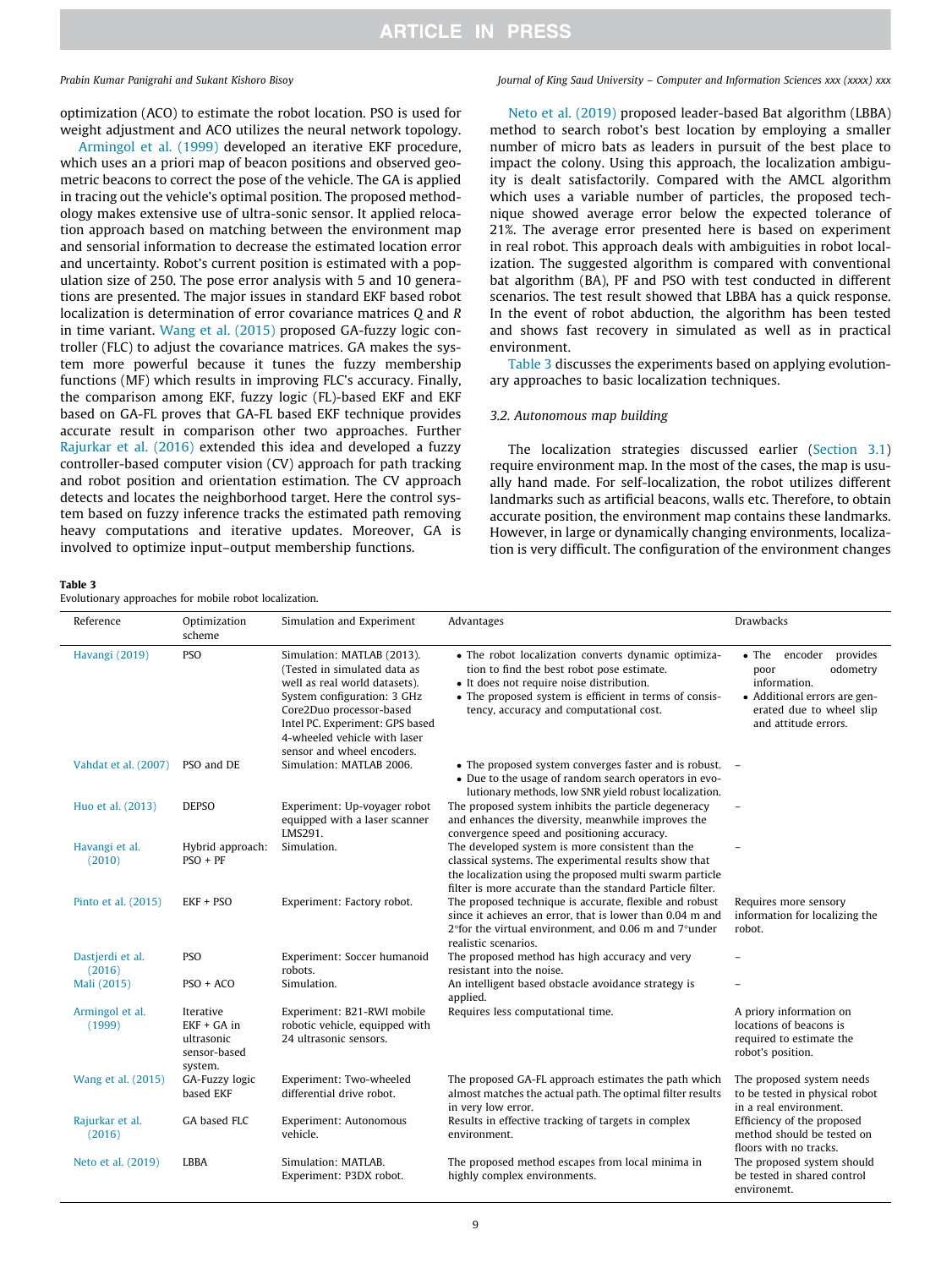due to presence of dynamic objects or explicit modification. This problem is solved by automatic map building. As per this strategy: the robot starts navigating from a randomly initial point. It explores the environment autonomously thorough its sensors. Further it gains environment knowledge, builds a map through interpreting the scene. This helps the robot to localize relative to the map (Siegwart et al., 2011).

The current advances in computer vision and robotics have made this goal nearly achieved. However, the major concern is in creating and modifying the environment map automatically. In robotics, this is commonly known as the SLAM problem.

As stated earlier, localization estimates the robot position (and its path) from environment map. Mapping creates the environment's map from the information on robot's accurate path. SLAM utilizes the data collected from the robot's proprioceptive and exteroceptive sensors to recover both the environment map and robot path. The collected data are based on the displacement of robot estimated from the odometry and features such as lines, corners and planes. These features are extracted from ultrasonic sensor, laser sensor or camera images. In unknown environments, SLAM technology allows the robot to build or update maps while monitoring their places concurrently. Applications of SLAM include home applicants (lawn mower, vacuum cleaner), UAV surveillance system, mines exploration, underwater reef tracking, terrain mapping for localization in space etc.

Generally, SLAM is formulated in a probabilistic way, where the present position and robot map is estimated as a probability distribution. Objective of SLAM is to estimate the robot's location and environment map from a given series of controls and sensor observation over distinct time steps. Below, we demonstrate the mathematical formulation of SLAM.

Let us denote  $X_T$ ,  $U_T$  and M as robot path, robot's relative motion sequence and environment map respectively (Siegwart et al., 2011).

$$
X_T = \{x_i | 0 \le i \le T\} \tag{15}
$$

 $U_T = \{u_i | 0 \le i \le T\}$  (16)

$$
M = \{m_i | 0 \le i \le n-1\}
$$
\n
$$
(17)
$$

In SLAM, the robot's initial location  $x_0$  is supposed to be known. The robot motion between time  $t-1$  and  $t$  is denoted by  $u_t$ . The robot is attached with a sensor reference frame. The sequence of landmark observations in this frame of reference can be defined as:

$$
Z_T = \{z_i | 0 \le i \le T\} \tag{18}
$$

For a camera-based robot, the observation  $z_i$  can be a vector representing the lines coordinates or corners in an image.

From the above terminology, SLAM is defined as the process of recovering a model of the map  $M$  and the robot path  $X_T$  from the odometry  $U_T$  and observations  $Z_T$ . We formulate the SLAM problem from two different perspectives: Full SLAM and Online SLAM. In Full SLAM the entire robot path is updated. However, the online SLAM updates the robot's current location only. The full SLAM problem estimates the joint posterior probability over *X<sup>T</sup>* and *M* from the data. That is, it computes,  $p(X_T, M|Z_T, U_T)$ . Conversely, the online SLAM estimates the joint posterior probability over  $x_i$ and *M* from data, that it computes  $p(x_t, M | Z_T, U_T)$ . This signifies that the full SLAM problem recovers the robot's entire path  $X_T$ , while the online SLAM estimates the robot's current position *x<sup>t</sup>* . Next, we discuss two important SLAM approaches utilizing the standard EKF and UKF approach.

### *3.2.1. EKF-SLAM based approaches*

Historically, the EKF-Based SLAM is the first formulation. It was introduced in several papers (Cheein et al., 2009; Ahmad and

### *Prabin Kumar Panigrahi and Sukant Kishoro Bisoy Journal of King Saud University – Computer and Information Sciences xxx (xxxx) xxx*

Namerikawa, 2013; Wang et al., 2012; Burbridge et al., 2008; Kim and Oh, 2008; Erturk et al., 2012; D'Alfonso et al., 2013; Civera et al., 2008; Cheein and Toibero, 2010; Rituerto et al., 2010; Javad et al., 2017; Valiente et al., 2014). EKF SLAM uses an extended state vector containing the robot pose and the position of all the features in the map. Cheein et al. (2009) proposed an EKF-based SLAM to estimate the position and orientation of a robotic wheelchair employed in unknown environment. The suggested SLAM technique includes reconstruction of the environment map for future confirmation of secure navigation. In Ahmad and Namerikawa (2013) Ahmad et al. utilized the EKF approach for localizing a robot with intermittent measurements. The proposed approach focuses on effective location estimation in an environment where measurement data are not available. Location can be estimated even if with uncertainty in observations by mobile robot. Wang et al. (2012) proposed an improved EKF based SLAM method to estimate the robot position via omnidirectional vision system. This research uses omnidirectional vision to produce environment information around the mobile robot. This information is utilized to extract the environment feature. Finally, the landmark is located and the EKF approach is used to synchronously update the attitude and location of the robot as well as map library. The efficiency of the suggested SLAM algorithm is used to investigate xaxis and y-axis position errors.

In Burbridge et al. (2008) Burbridge et al. presents 2D SLAM implementation that uses monocular omni-directional vision. In this paper the location efficiency is evaluated by computing the RMSE of the robot's position over the entire trip. Due to known data association and four pre-initialized features, no drift error occurs. However, a drift measure must be included in the assessment when measuring efficiency in a real-world setup. The error analysis is done mostly from the perspective of number of features, measurement noise and field of view (FOV). Considering the number of features, it is obvious that, localization accuracy increases by adding more features to the world. However, the increasing number of features may decrease the improvement in accuracy. Hence, considering the FOV it is evident that the bigger the FOV, the more precise the localization accuracy. It is also observed that localization is very sensitive to noisy measurements. This is because of poor initial estimates of newly initialized characteristics. This leads to detrimental refinement in estimating the robot's location. Kim and Oh (2008) utilized the omni-directional camera to extract vertical lines. The horizontal lines are obtained from range sensor data. The robot position is estimated and a feature map is build using EKF, which uses the extracted lines features. The velocity of the robot used in this research is 0.7 m/s. The position error of the robot is estimated after travelling over 120 m.

Erturk et al. (2012) analyzed the performance of an omnidirectional EKF based visual SLAM system in a MATLAB based simulated environment unified system for automation and robot simulation (USARSim). The overall error bound of omnidirectional visual SLAM (VSLAM) and laser range finder (LRF) based SLAM is compared. Compared to LRF based SLAM, the omnidirectional VSLAM approach is proved to be more promising in terms of localization accuracy. D'Alfonso et al. (2013) suggested a segment-based SLAM algorithm using modified EKF for mobile robot localization and surrounding environment mapping. Further Civera et al. (2008) utilized direct parameterization technique for feature points within monocular SLAM. During undelayed initialization, the uncertainty is represented efficiently and accurately. Once initialized, the standard EKF prediction-update loop is used to process the features.

Cheein and Toibero (2010) proposed a hybrid scheme which combines the EKF and Monte Carlo technique. The mobile robot executing EKF SLAM procedure constructs uncertainty maps of an environment by the proposed SLAM algorithm. The navigation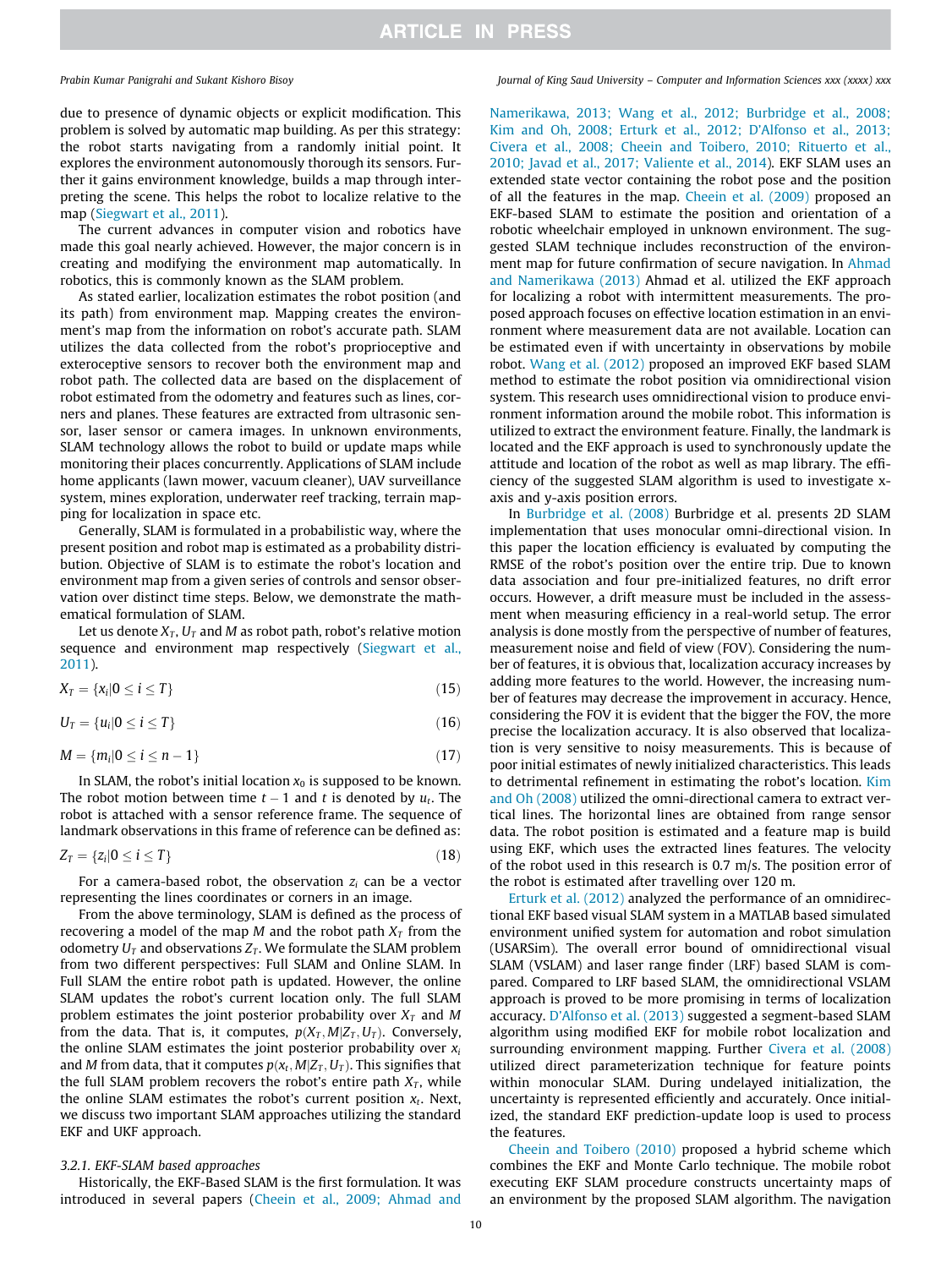### *Prabin Kumar Panigrahi and Sukant Kishoro Bisoy Journal of King Saud University – Computer and Information Sciences xxx (xxxx) xxx*

procedure directs the robot to region with high uncertainty defined at representative points by characterization of likelihood. Monte Carlo scheme is used to extract these points and their estimated probability by the sum of Gaussian method.

Rituerto et al. (2010) performs a comparison between EKF based visual SLAM system using conventional and omnidirectional cameras. For vision-based localization, omnidirectional camera is proved to be more appropriate due to low error. The mean of orientation and absolute estimation errors in five trajectories are also compared.

Javad et al. (2017) examines the frameworks of EKF and sigma point Kalman filter (SPKF) to enhance the precision of the estimation in SLAM. The comparison illustrates that SPKF has better performance than EKF. Further, Valiente et al. (2014) compared the performance stochastic gradient descent (SGD) and EKF algorithm implemented in a visual SLAM based robotic system. SGD is preferred to be chosen considering the effect of non-gaussian errors and non-linearities; however, in a low-noise environment, EKF method is proved to be more appropriated to provide a more accurate solution with higher convergence rate.

EKF based SLAM has the limitation in linear propagation of means and covariance and derivation of Jacobin matrices. Normally, the sensor models and vehicle are of a very high nonlinear nature. Hence filter divergence occurs, because of the effects of linearization needed in the EKF (Andrade-Cetto et al., 2005). To resolve this different UKF approaches developed (Andrade-Cetto et al., 2005; Martinez-Cantin and Castellanos, 2005; Choi et al., 2009; Schymura and Kolossa, 2018).

### *3.2.2. UKF-SLAM based approaches*

Andrade-Cetto et al. (2005) suggested an UKF approach to reduce the linearization effects of EKF-SLAM technique. The unscented transformation (UT) proved to be better than standard EKF approach while estimating nonlinear mean and variance. Further, Martinez-Cantin and Castellanos (2005) presented an Unscented Filter based SLAM, which represents a suitable framework for the SLAM problem. The proposed approach increases State estimation accuracy (such as tighter uncertainty bounds and lower errors) over the typical EKF-based scheme. Choi et al. (2009) utilized the adaptive online method to compute measurement noise distribution (MNE) for SLAM using mean and variance. The proposed approach produces better result in comparison to typical EKF-based SLAM. (Schymura and Kolossa (2018) developed a potential field-based strategy of active exploration required for acoustic SLAM. This research performs an analysis on localization fine-error (the average localization error) and translational and rotational pose errors. The performance of the full SLAM is evaluated by translational and rotational pose error. These errors are achieved by taking the average errors between the estimated robot trajectories and ground-truth. The average computation time of the proposed method in 0.09 ms.

Different authors adopted hybrid approaches which utilizes probabilistic localization techniques in the SLAM. Fernández et al. (2014) suggested a SLAM strategy that combines the robot's internal odometry with the widespread appearance of panoramic pictures. The authors applied MCL to locate the robot. Yuen and MacDonald (2003) proposed a sequential Monte Carlo SLAM architecture. In the proposed system multiple numbers of general PFs are initialized to estimate the position of robot and obstacle simultaneously. The localization error continues to accumulate if only the odometry is used by the robot. Absolute position error of the estimated robot trajectories is analyzed. Song et al. (2018) developed a LiDAR SLAM-based control scheme with obstacle avoidance. The authors proposed Cartographer SLAM method for map building and positioning mobile robot. The localization accuracy is verified by estimating the average position error in *x* and *y*-*axis*.

Basically, the robot motion technique utilizes four coordinate points positioned in the surroundings. This is regarded as the robot navigation control reference. The difference between point and robot heading angle is provided as input to the navigation controller for correcting motion error. In Caruso et al. (2015) the authors utilized omnidirectional cameras with a large-scale direct monocular SLAM scheme. Somlyai and Vámossy (2015) proposed a 3D reconstruction and map building method for mobile robots. The proposed SLAM algorithm makes use of RGB-D camera.

### *3.2.3. SLAM based brain-controlled robot localization*

SLAM is found to be powerful technique for localizing braincontrolled mobile robots in unknown environments. Different authors adopt hybrid strategies, which combines SLAM with other techniques, for estimating robot position. Li et al. (2018) proposed an effective brain-robot interface (BRI) system implementing the SLAM model to navigate and control mobile robots in unknown environments. The human EEG signal is recorded by 40 channels based digital EEG recoding system (NuAmps-NeuroScan). The motor imagery (MI) analyzes this signal through the common spatial pattern (CSP)-based support vector machine (SVM) classification technique. The proposed SLAM scheme focuses on improved RGB-D SLAM which combines feature tracking (based on optical flow) and deep learning techniques. The proposed methods get speedup by optical flow strategy and object identification based on deep learning provides higher accuracy, stronger robustness, and additional environmental information simultaneously. Human operator manipulates the robot through the BRI based on MI combined with SVM classification based on CSP. The suggested methodology locates the robot more correctly by removing the error of pose calculated from ordinary matching of features.

Yuan et al. (2019) suggested a FastSLAM algorithm which involves in assisting the mobile robot to get positioned accurately. Apart from localization, this approach also focuses to build the environment map. This algorithm utilizes the generic PF in estimating the position of robot. The proposed visual-based SLAM scheme provides precise positioning to the robot with uncertainties in sensor reading, the random changes in light intensity, and having limited information about the RGB landmark. The paper adopts probability potential field (PPF) method (an effective dynamic obstacle avoidance scheme), which is involved in predicting the obstacles future location from their motion analysis. The PPF method is used to generate obstacle-free path. This helps the robot to apply dynamic collision avoidance approach for smooth navigation. The proposed brain-controlled system consists of an EEG recording device named NeuroScan, an Intel core-7 processor based central computer, a mobile robot, and the operator.

Yuan et al. (2018) proposed a control strategy involved with brain-teleoperation. This technique adopts deep learning methods to navigate and control the mobile robot. This methodology is well suited in unknown environments. The robot controlled is mostly influenced by a steady state visually evoked potentials (SSVEP) based BCI system and deep learning. The human intentions are recorded as EEG signals by NuAmps device. The online SVM classifier analyzes EEG signals and decodes them to generate movement intentions which results in providing motion commands to control the robot. A collision-free path is planned by adopting artificial potential field (APF) method. The adopted SLAM process obtains surrounding information. Finally, the map is stored as global metric.

Liu et al. (2018) developed a brain-machine interface (BMI) based on SSVEP. The recorded EEG signals get classified by canonical correlation analysis (CCA) algorithm. The processed signal is translated to motion commands for planning an APF based trajectory. PF-based SLAM is combined with EEG-APF for obstacle-free navigation of robot to the defined goal point. In the proposed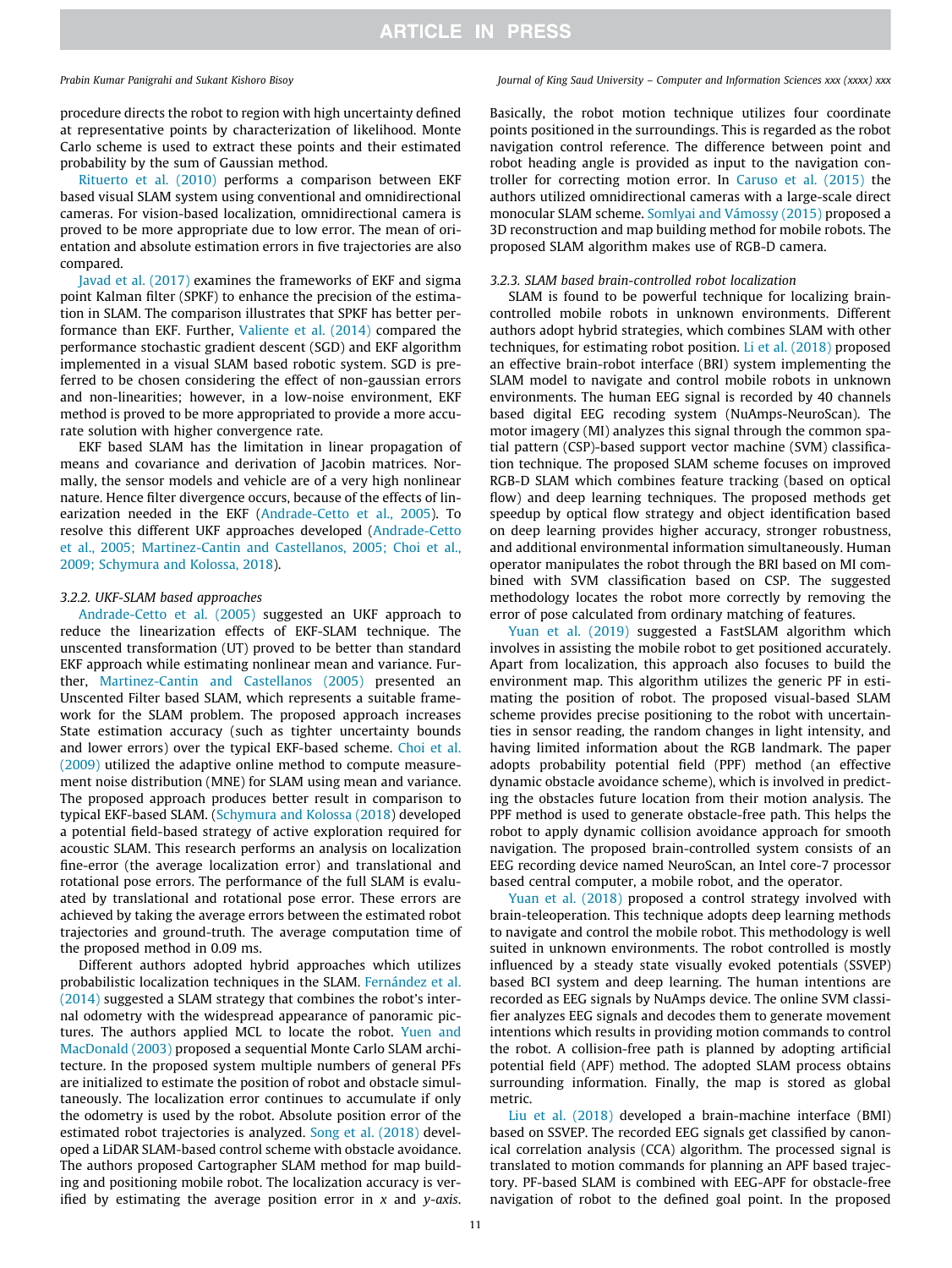*Prabin Kumar Panigrahi and Sukant Kishoro Bisoy Journal of King Saud University – Computer and Information Sciences xxx (xxxx) xxx*

system, major involvement of SLAM approach is building the corridor's global map. The EEG-APF approach plans an obstacle-free trajectory. Apart from above various authors adopt other SLAM based schemes such as RatSLAM (Müller et al., 2014), MonoSLAM (Davison et al., 2007), OpenRatSLAM (Ball et al., 2013) etc. for localizing mobile robots.

Table 4 displays the simulations and experiments conducted by different authors using SLAM based localization approach.

### *3.2.4. Evolutionary-SLAM based approaches*

Jajulwar and Deshmukh (2015) developed a PSO based adaptive tracking controller for mobile robot navigation. This controller generates optimal collision-free paths and SLAM takes care of localization and updating the map. Chang et al. (2016) addressed an improved PSO based resampling method to address the particle deletion problem occurred in standard FastSLAM technique. The simulation result proves that accuracy of FastSLAM is improved by adopting PSO-based approach. Compared to conventional FastSLAM, this approach produces smaller error in estimating both the robot pose and features. In Low et al. (2010), Low et al. developed a modified version of PSO for VSLAM system. The scheme uses visual odometry to predict the robot's position and orientation. Electronic compass installed on the board is used for obtaining the robot orientation. The proposed mapping system applies modified PSO for building geometrical maps (feature-based). The

|--|--|

SLAM based localization techniques.

proposed system processes the features recorded from camera sensor and optimizes them with PSO which results in low error rate. This results in estimating feature locations and robot's position and orientation jointly.

Mohamed et al. (2011) proposed a mathematical model for an autonomous mobile robot using VSLAM and intelligence-based path planner using PSO. Further, Matsuo and Miura (2012) developed an efficient algorithm for solving issues involved in using hand-drawn maps for mobile robot navigation. The hand-drawn maps suffer from different limitations like incorrect position/size estimation, object missing etc. This results in difficulty to map sensory data with objects in map. To solve this problem, the proposed system combines FastSLAM with PSO to refine the map and generate accurate information. This approach is implemented in real scenario in stereo-based localization in outdoor environment.

Ankıshan et al. (2013) proposed an improved FastSLAM technique named PSO passive congregation (PSO-PC) for robot's position estimation. This method optimizes particle samples in the sample phage. It is combined with square root unscented (sru) KF approach for predicting or updating the robot's position. The proposed localization system performs a comparison among UFastSLAM, SruFastSLAM, FastSLAM II and SruPSOFastSLAM. Based on the MSE and heading angle, SruPsoFastSLAM produces better result in terms of MSE and heading angle. Havangi et al. (2014) utilized SRUFastSLAM method using less particles to estimate SLAM

| Reference                              | Approach                                 | Simulation and Experiment                                                                                   |
|----------------------------------------|------------------------------------------|-------------------------------------------------------------------------------------------------------------|
| Wang et al. (2012)                     | Omni-VSLAM                               | Experiment: Tracked mobile robot.                                                                           |
| Burbridge et al. (2008)                | Monocular omnidirectional SLAM           | Experiment: Robot with vision tracking system.                                                              |
| Kim and Oh (2008)                      | <b>EKF-VSLAM</b>                         | Experiment: MORIS robot.                                                                                    |
| Erturk et al. (2012)                   | Omni-VSLAM                               | Simulation: MATLAB and USARSim.                                                                             |
|                                        |                                          | Experiment: Pioneer P2AT robots used in USARSim.                                                            |
| D'Alfonso et al. (2013)                | Segment based SLAM                       | Experiment: Khepera III robot.                                                                              |
| Civera et al. (2008)                   | Monocular SLAM                           | Simulation-1: MATLAB. Simulation-2: C++.                                                                    |
|                                        |                                          | Total five experiments conducted.                                                                           |
| Cheein and Toibero (2010)              | EKF + Monte Carlo rule                   | Experiment: Pioneer 3AT mobile robot (A non-holonomic unicycle type<br>mobile robot).                       |
| Rituerto et al. (2010)                 | <b>EKF-Visual SLAM</b>                   | Experiment: Robot with hyper-catadioptric and conventional cameras.                                         |
| Cheein et al. (2009)                   | <b>EKF-SLAM</b>                          | Experiment: Autonomous robotic wheelchair.                                                                  |
| Ahmad and Namerikawa (2013)            | EKF based localization.                  | Experiment: E-puck robot which transmits data to the processor via a<br>Bluetooth device.                   |
| Javad et al. (2017)                    | <b>EKF vs. SPKF</b>                      | Simulation: MATLAB.                                                                                         |
| Valiente et al. (2014)                 | EKF vs. SGD                              | Experiment: Pioneer P3-AT indoor robot equipped with a hyperbolic                                           |
|                                        |                                          | mirror and a firewire camera ( $1280 \times 960$ ) to generate the<br>omnidirectional image.                |
| Andrade-Cetto et al. (2005)            | <b>UKF-SLAM</b>                          | Simulation: Mathematical analysis.                                                                          |
| Martinez-Cantin and Castellanos (2005) | Unscented SLAM                           | Simulation: Simulated on Dataset.                                                                           |
|                                        |                                          | Experiment: Vehicle travelling in a rectangular-shaped trajectory.                                          |
| Choi et al. (2009)                     | <b>MNE SLAM</b>                          | Simulation: MATLAB.                                                                                         |
| Schymura and Kolossa (2018))           | UKF based Acoustic SLAM                  | Simulation: In reverberant acoustic scenarios. Experiment: MATLAB                                           |
|                                        |                                          | (Processor: Intel Core i5, RAM: 16 GB, Operating system: Ubuntu).                                           |
| Fernández et al. (2014)                | MCL-based Hybrid metric-topological SLAM | Experiment: Pioneer P3-AT robot equipped a catadioptric vision system                                       |
|                                        |                                          | (to capture omni-directional images).                                                                       |
| Yuen and MacDonald (2003))             | MCL-based SLAM                           | Simulation: C++ with STL.                                                                                   |
| Song et al. (2018)                     | LiDAR SLAM with MCL framework            | Experiment: Wheeled mobile robot.                                                                           |
| Caruso et al. (2015)                   | Direct monocular SLAM                    |                                                                                                             |
| Somlyai and Vámossy (2015)             | SLAM with RGB-D camera.                  | Simulation: In desktop computer with Intel Core 2 Quad 2.66 GHz<br>processor, and 8 GB RAM.                 |
| Li et al. (2018)                       | Improved RGB-D SLAM                      | Experiment: Robot with RGB-D sensor.                                                                        |
| Müller et al. (2014)                   | RatSLAM                                  | Experiment: The NAO Humanoid robot equipped with cameras having                                             |
|                                        |                                          | HOR: $60.9^{\circ}$ and VER: 47 $0.6^{\circ}$ positioned in its head. The robot is also                     |
|                                        |                                          | equipped with fourteen joint motors which offer 25 degree of freedom                                        |
|                                        |                                          | (DOF)s for flexible movements.                                                                              |
| Davison et al. (2007)                  | MonoSLAM                                 | Experiment: Humanoid robot HRP-2.                                                                           |
| Ball et al. (2013)                     | OpenRatSLAM                              | Experiment: iRat Robot.                                                                                     |
| Yuan et al. (2019)                     | FastSLAM                                 | Experiment: Mobile robot equipped with laser sensor and visual sensor<br>(Xtion Pro live camera (by ASUS)). |
| Yuan et al. (2018)                     | <b>KF SLAM</b>                           | Experiment: Wheeled mobile robot.                                                                           |
| Liu et al. (2018)                      | PF SLAM                                  | Experiment: Mobile robot with SICK laser sensor, odometer and a                                             |
|                                        |                                          | Kinect sensor.                                                                                              |
|                                        |                                          |                                                                                                             |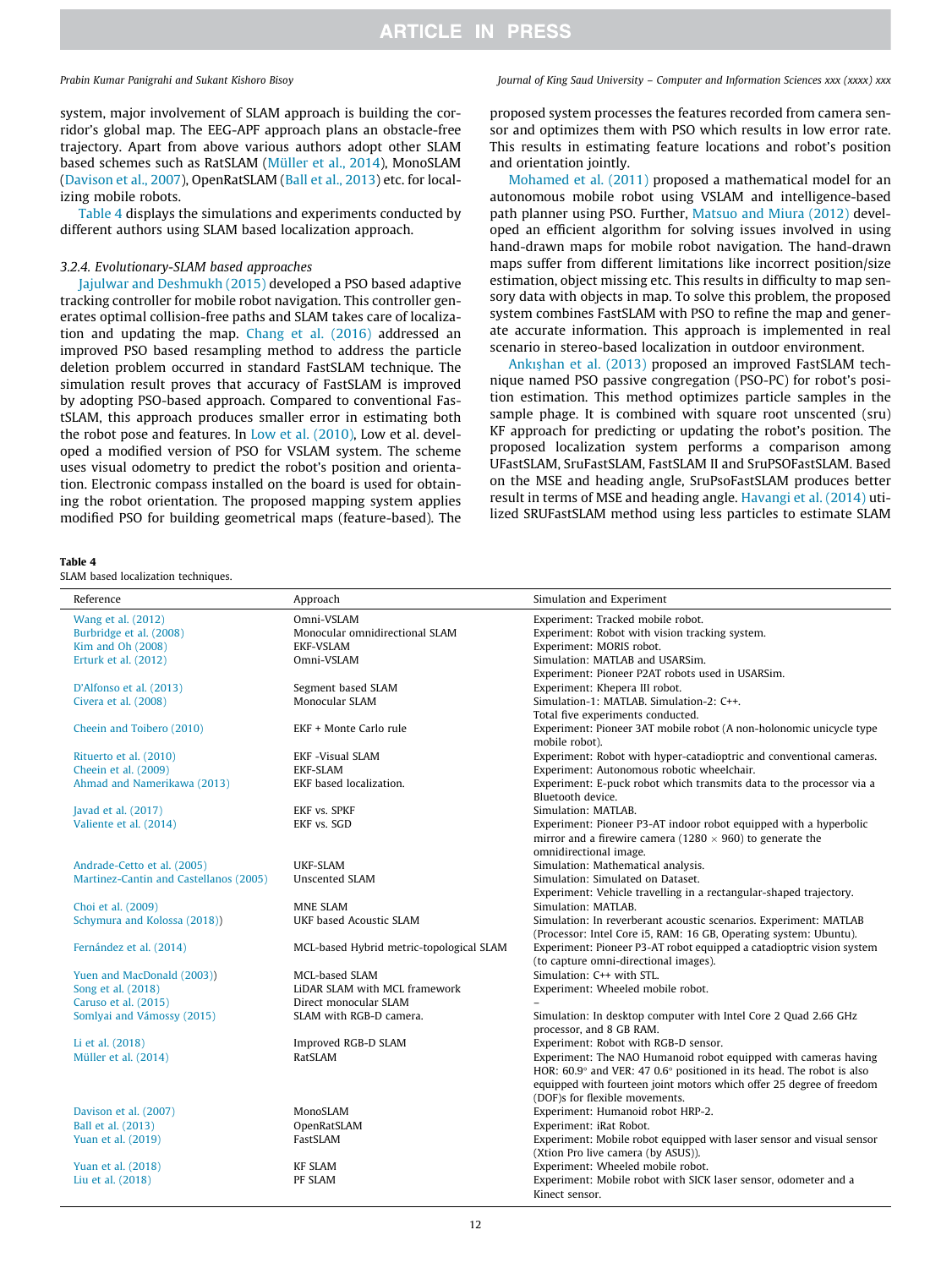accuracy. The proposed method uses PSO for proposal distribution. The comparative results of SRU-FastSLAM and unscented FastSLAM (UFastSLAM) demonstrate that, SRUFastSLAM is more consistent than UFastSLAM.

Milford and Wyeth (2010) presented a biologically inspired visual SLAM system for robot involved in deliveries at office environment over a period of two-weeks. The proposed approach adopts SLAM during interaction with local and global navigation system as well as a task selection unit. Janah and Fujimoto (2018) presents a comparison between Firefly Algorithm (FA) and PSO based SLAM approach. FA is a nature inspired technique developed by studying behavior of fireflies. The comparison result shows that in general scenarios, PSO exceeds FA for solving SLAM problems. Table 5 highlights the experiments based on evolutionary SLAM approaches.

Fig. 5 represents the percentage of papers on SLAM based mobile robot localization techniques.

### *3.3. RFID approach*

Presently, there are different approaches that uses very small low-cost RFID tags (Shirehjini et al., 2012; Panigrahi and Tripathy, 2015a, 2015b; Hahnel et al., 2004; Park and Hashimoto, 2009a, 2009b; Choi and Lee, 2009; Choi et al., 2011, 2012b; Hsu et al., 2013; Mi and Takahashi, 2015a, 2015b; Martinelli, 2015; Amri et al., 2015; Wang and Takahashi, 2016; Pöpperl et al., 2016; Xue, 2016; Hwang et al., 2017; Sudantha et al., 2017; Motroni et al., 2018a, 2018b; Yang et al., 2018; Zhang et al., 2018; DiGiampaolo and Martinelli, 2018; Wu et al., 2019). These tags are well known for their success in context-aware applications. The RFID tags are broadly classified into two categories: active and passive. Because of non-battery requirement to maintain the wake-and-query cycle, the passive RFID tags have no lifetime limit. However, active tags use battery (Shirehjini et al., 2012). To localize a robot, set of tags are arranged in a grid pattern. The robot consists of a RFID reader and an antenna (transponder). Normally, the RFID tags contains the location information. When the robot passes over a tag, the RFID reader attached to the robot detects the tag and extracts the position information (Panigrahi and Tripathy, 2015a).

Hahnel et al. (2004) proposed a probabilistic measurement model for RFID readers that make it possible to locate RFID tags

| Table 5<br>Evolutionary approaches applied to SLAM. |                                      |                                                                                |  |  |  |
|-----------------------------------------------------|--------------------------------------|--------------------------------------------------------------------------------|--|--|--|
| Reference                                           | Optimization scheme                  | Simulation and Experiment                                                      |  |  |  |
| Jajulwar and<br>Deshmukh<br>(2015)                  | PSO-SLAM                             | Simulation.                                                                    |  |  |  |
| Chang et al. (2016)                                 | PSO based FastSLAM                   | Simulation: FastSLAM<br>simulator                                              |  |  |  |
| Janah and Fujimoto<br>(2018)                        | Firefly vs. PSO based<br><b>SLAM</b> | Experiment: iRobot Roomba<br>600 equipped with UTM-<br>30LX (2D LRF).          |  |  |  |
| Low et al. (2010)                                   | Modified PSO based<br><b>VSLAM</b>   | Simulation: MATLAB.                                                            |  |  |  |
| Mohamed et al.<br>(2011)                            | PSO based VSLAM                      | Simulation: MATLAB.                                                            |  |  |  |
| <b>Matsuo and Miura</b><br>(2012)                   | PSO based FastSLAM                   | Simulation.                                                                    |  |  |  |
| Ankışhan et al.<br>(2013)                           | SruPSO-FastSLAM                      | Simulation.                                                                    |  |  |  |
| Havangi et al.                                      | PSO based SRU-                       | Simulation: Victoria and Car                                                   |  |  |  |
| (2014)                                              | <b>FastSLAM</b>                      | Park data sets.                                                                |  |  |  |
| Milford and Wyeth<br>(2010)                         | RatSLAM                              | Experiment: Pioneer 3 DX<br>robot equipped with a<br>panoramic imaging system. |  |  |  |





Fig. 5. Percentage of papers on SLAM based localization.

accurately in the surrounding. The proposed system uses a laser range sensor to learn the environment's geometric structure using FastSLAM algorithm. Next, the position of the tags is estimated based on robot's path. The authors applied MCL to determine the robot's location globally. In this research, localization error with and without odometry during global localization with RFID tags is analyzed. Further laser-based global localization error with and without RFID data is compared. However, in Park and Hashimoto (2009a) used read-time model of IC tags to decrease the error of localization without using external sensors or vision-based system. The proposed RFID system uses a circular antenna which detects IC tags with a frequency band of 13.56 MHz. In real time, to calculate the location and orientation of the robot, the suggested localization technique applies average operation over detected IC tag coordinates i.e. (*x*, *y*) positions. Each tag sends a serial number in relation to its absolute position information that is stored in the robot database. The IC tag is identified only when it found in the reception range of the antenna for more than 50  $\mu$ s. The effectiveness of the suggested technique is examined by conducting experiment on robots navigating in indoor environment. The analysis on the recorded trajectories proves that, localization error can be decreased to modify the position of the robot without using external sensors or a vision system. The suggested strategy is well adapted to use for the elderly and disabled in hospitals or nursing facilities.

Trigonometric functions were used by Park and Hashimoto (2009b) to predict robot pose using passive RFID system. The robot's position is estimated from the information on positioning of IC tags and angle of incidence for these tags. The suggested technique decreases position error using these functions and IC tag cartesian coordinates in a regular distribution. The error in *x*-axis becomes bigger when the robot turns left-to-right, and vice-versa in a broader manner. This makes the error in *y*-axis comparatively lower than the error in *x*-axis. The suggested system identifies the IC tags even with any wear, dirt, vibration or cover. It is therefore proven that the IC-tagged-room is a viable alternative for real-life apps.

Choi and Lee (2009) and Choi et al. (2011) suggested a fusion sensor scheme to remove robot location uncertainty using ultrasonic sensor distance measurements. The hybrid strategy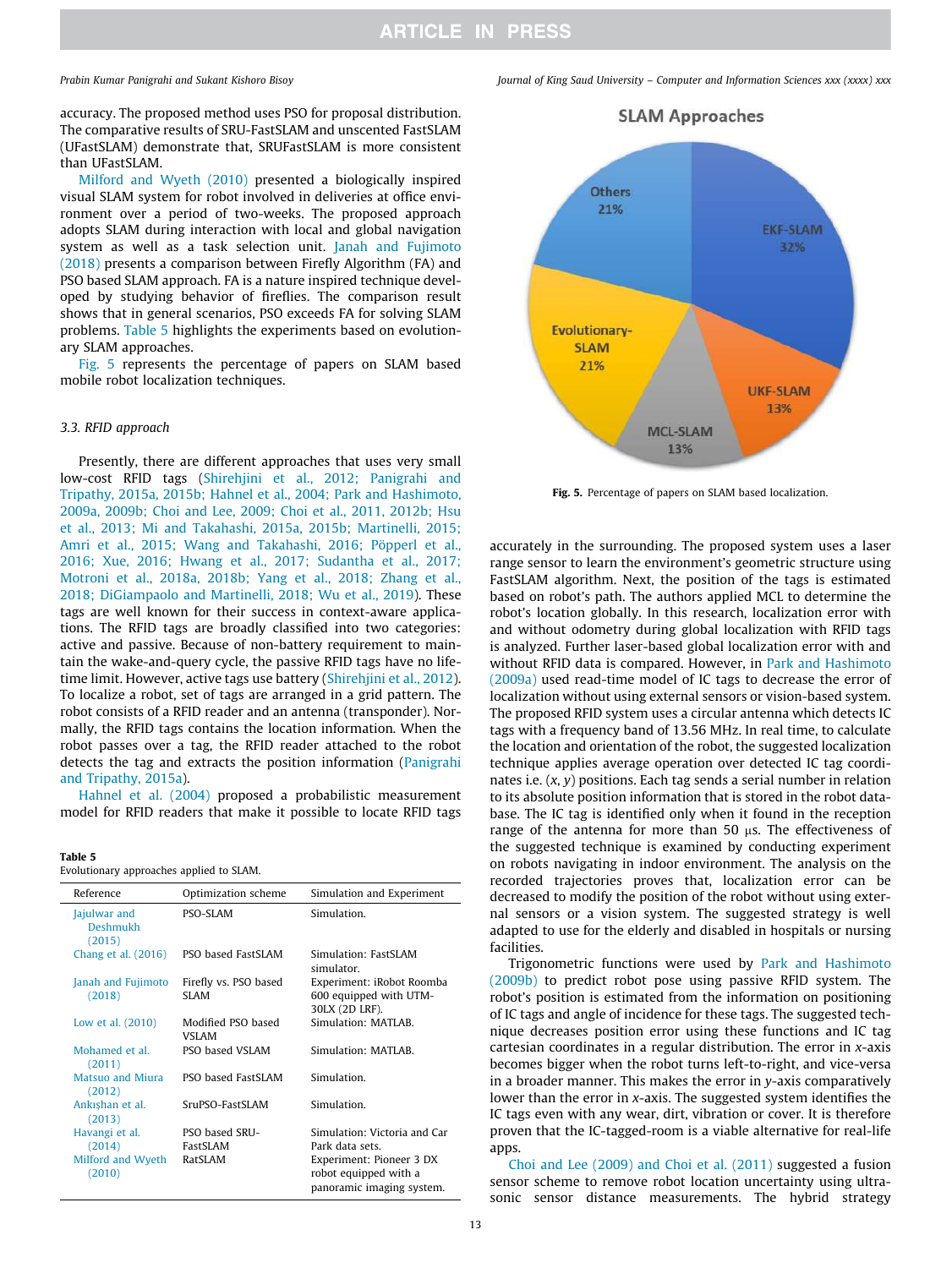suggested for efficient robot localization combines global position estimation (GPE) (a RFID scheme) and local environment cognition (LEC) (ultra-sonic sensor-based system). Robot position is estimated by matching the data recorded from local environment map and the global position. Analysis is based on the IC tag gap of 0.3 m and 0.5 m.

Shirehjini et al. (2012) utilizes the passive RFID technology to estimate the position and orientation of mobile objects. The developed system requires RFID tags to be mounted on PVC isolation foil-based carpet pads. The tags are placed at (*X*; *Y*) position in an equidimensional  $N \times M$  carpet pad, where *X* and *Y* correspond to the row and column of the carpet pad, such that *N*; *M* > 1 and *X*; *Y* > 1. Each mobile object is mounted with an RFID reader. The software module computes the object position depending on the data tuple < *M*, *N*, *X*, *Y>*, the RFID tag's ID, and the timestamp based on the information scanned from the RFID tag closed to the specific reader. Compared with previous research and performing a series

### Table 6

Analysis of existing RFID based robot localization schemes.

### *Prabin Kumar Panigrahi and Sukant Kishoro Bisoy Journal of King Saud University – Computer and Information Sciences xxx (xxxx) xxx*

of experiments, the proposed localization approach is proved to be more effective due to low average error to place and orient indoor object. Choi et al. (2012b) utilized the passive RFID based positioning method dealing with ultra-high frequency (UHF) for cost efficient localization and tracking of UAV. Hsu et al. (2013) applied average function to a set of detected tags for estimating robot's position.

Panigrahi and Tripathy (2015b) proposed a simulated model for planning shortest path, where the robot position can be obtained from RFID tags arranged in equidistance manner in grid constructed surroundings. Mi and Takahashi (2015a) proposed a new likelihood function to detect tag for MCL with large size RFID reader antenna and a smaller number of RFID readers. This approach results in increase of self-localization performance by which the installation cost of ID tag is reduced. Estimation error of the RFID system with 20 and 5 RFID readers are evaluated. Compared to 20 RFID readers the 5-reader system is acceptable even if

| Reference                                          | Approach                                                        | Application                                              | Sensors                                                                                 | Simulation and Experiment                                                                                                 |
|----------------------------------------------------|-----------------------------------------------------------------|----------------------------------------------------------|-----------------------------------------------------------------------------------------|---------------------------------------------------------------------------------------------------------------------------|
| Shirehjini et al.<br>(2012)                        | AMI                                                             | Indoor                                                   |                                                                                         | Experiment: Mobile stand.                                                                                                 |
| Panigrahi and<br><b>Tripathy</b><br>(2015b)        | Graph based                                                     | Indoor                                                   | Ultrasonic                                                                              | Simulation: Matlab-R2009a.                                                                                                |
| Motroni et al.,<br>(2018a)                         | SAR                                                             | Indoor (warehouse)                                       | 14 Prime13 smart cameras.<br>Camera system sampling<br>frequency: 120 Hz.               | Experiment: Wheeled mobile robot.                                                                                         |
| Motroni et al.<br>(2018b)                          | <b>Extended SAR</b>                                             | Indoor                                                   | IMU, LRF data, sonar and eight<br>Vicon MX calibrated cameras.                          | Experiment: Pioneer 3-AT (UGV).                                                                                           |
| Yang et al. (2018)                                 | $KF + HIMR$                                                     | 1D moving object                                         | RF sensor                                                                               | Experiment: Robotic Arm.                                                                                                  |
| Mi and Takahashi<br>(2015a)                        | <b>MCL</b>                                                      | Indoor                                                   |                                                                                         | Experiment: Omni-directional mobile robot.                                                                                |
| Mi and Takahashi<br>(2015b)                        | <b>MCL</b>                                                      | Indoor                                                   |                                                                                         | Experiment: Omni-directional vehicle.                                                                                     |
| Zhang et al. $(2018)$                              | <b>BFVP</b>                                                     | Indoor (retail<br>environment)                           | Lidar and Microsoft Kinec.                                                              | Experiment: Wheeled robot with two Raspberry Pi 3<br>controllers on the round robot base REX-16D from<br>Zagros robotics. |
| Martinelli (2015)                                  | <b>EKF</b> and UKF                                              | Indoor                                                   | IR sensor                                                                               | Experiment: Unicycle-like robot with a differential<br>drive kinematics.                                                  |
| Wang and<br>Takahashi<br>(2016)                    | PF                                                              | Indoor                                                   |                                                                                         | Experiment: Omni-directional vehicle.                                                                                     |
| DiGiampaolo and<br>Martinelli<br>(2018)            | KF                                                              | Indoor (warehouse)                                       |                                                                                         | Experiment: Unicycle-like robot.                                                                                          |
| Pöpperl et al.<br>(2016)                           | Polarimetric filter                                             | Indoor (warehouse<br>and industries)                     | $\overline{\phantom{0}}$                                                                | Experiment: Wheeled mobile robot.                                                                                         |
| Wu et al. (2019)                                   | <b>UWPP</b>                                                     | Indoor (Warehouse)                                       | $\equiv$                                                                                | Experiment: Arm like robot.                                                                                               |
| Park and<br>Hashimoto<br>(2009a)                   | Trigonometric functions                                         | Indoor navigation for<br>disabled people.                | Distance and touch sensors<br>(bumper switches)                                         | Experiment: Ubiquitous Robot (UBIRO).                                                                                     |
| Park and<br>Hashimoto<br>(2009b)                   | Trigonometric functions                                         | Indoor navigation for<br>elderly and disabled<br>people. |                                                                                         | Experiment: UBIRO based on an electric wheelchair<br>(EMC-230)                                                            |
| Choi et al. (2012b)                                | UHF-RFID approach                                               | Indoor localization and<br>tracking.                     | Ultra-sound sensor                                                                      | Experiment: GAORI (A tricopter type UAV).                                                                                 |
| Hahnel et al.<br>(2004)                            | MCL ++ FastSLAM                                                 | Indoor                                                   | Laser range scanner                                                                     | Experiment: Pioneer 2 robot.                                                                                              |
| Choi and Lee<br>$(2009)$ and Choi<br>et al. (2011) | Sensor fusion and<br>Hierarchical localization<br>$(GPE + LEC)$ | Indoor                                                   | 9 ultrasonic sensors (HRC01).<br>Measuring range: 6 m.                                  | Experiment: FiBot (Car type robot).<br>Size: 300 mm $\times$ 300 mm                                                       |
| Hsu et al. (2013)                                  | Average function on<br>detected tags.                           | Indoor                                                   |                                                                                         | Experiment: Mobile Robot car manufactured by<br>HANBACK ELECTRONICS.                                                      |
| Hwang et al. (2017)                                | Neural-Network                                                  | Indoor (Human<br>localization via AGV)                   |                                                                                         | Experiment: AGV robot.                                                                                                    |
| Amri et al. (2015)                                 | Multi-modal data fusion                                         | Indoor (Home<br>environment)                             | Pyroelectric Infra-Red (PIR),<br>RFID and sound sensors.<br>PIR Range: 6 m $\times$ 4 m | Simulation: Matlab System configuration: Intel(R) PC<br>configured with Core i7-3540 M processor (500 s CPU<br>time).     |
| Sudantha et al.<br>(2017)                          | Vision-based approach                                           | Indoor                                                   | Camera sensor (5 megapixel).<br>Captured image size:<br>$2592 \times 1944$ image.       | Experiment: Robot equipped with a raspberry Pi<br>microcontroller.                                                        |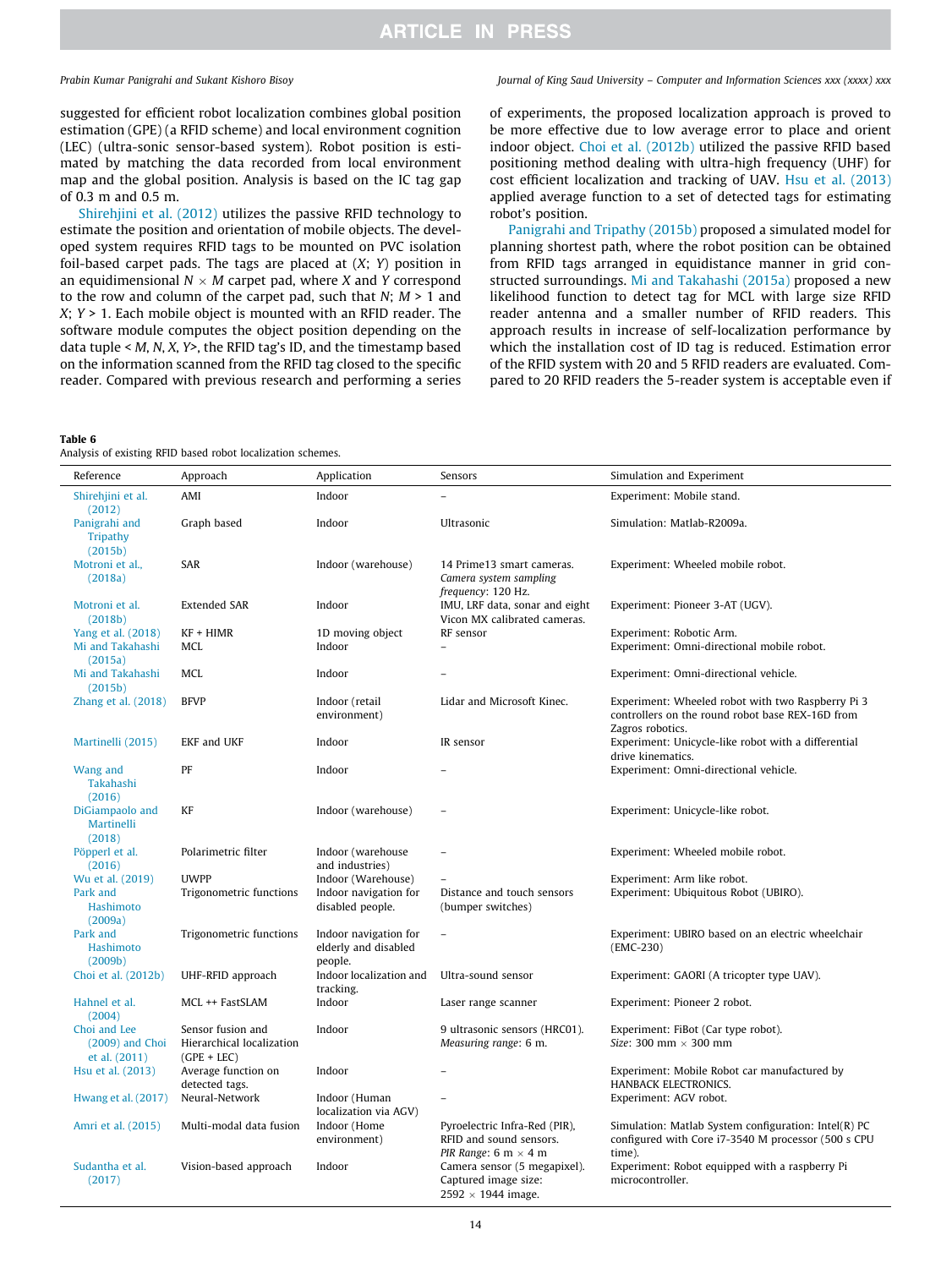*Prabin Kumar Panigrahi and Sukant Kishoro Bisoy Journal of King Saud University – Computer and Information Sciences xxx (xxxx) xxx*

### Table 7

Analysis on existing RFID systems.

| Reference                                                         | RFID Reader                                                     | RFID Reader Specification                                                                                                                                          | Band             | Frequency                                                            | Number<br>of RFID<br>readers | RFID Antenna                                                                                                                                                         |
|-------------------------------------------------------------------|-----------------------------------------------------------------|--------------------------------------------------------------------------------------------------------------------------------------------------------------------|------------------|----------------------------------------------------------------------|------------------------------|----------------------------------------------------------------------------------------------------------------------------------------------------------------------|
| Shirehjini et al. (2012)                                          | Mifare QC-3100-AT<br>RFID reader                                | Standard: ISO 15693.                                                                                                                                               | HF               | $\overline{a}$                                                       | 4                            | $\equiv$                                                                                                                                                             |
| Motroni et al., (2018a)                                           | Impinj Speedway<br>Revolution R420<br>UHF-RFID reader.          | Signal transmission power: 27 dBm.                                                                                                                                 | <b>UHF</b>       | 865.7 MHz (ETSI<br>Channel 4).                                       | $\mathbf{1}$                 | UHF-RFID CAEN<br>antenna<br>(WANTENNA X019).<br>Detection range: 37<br>tags (in trajectory).                                                                         |
| Motroni et al. (2018b)                                            | Impinj Speedway<br>Revolution R420<br>UHF-RFID reader.          | Reader input power: 27 dBm.<br>Reader provides: phase of the tag<br>backscattered signal, RSSI, tag EPC,<br>reading time stamp, index of tag<br>detecting antenna. | UHF              | 865.7 MHz (ETSI<br>Channel 4).                                       | $\mathbf{1}$                 | WANTENNAX019<br>and<br>WANTENNAX007.<br>Polarization: circular.                                                                                                      |
| Yang et al. (2018)<br>Mi and Takahashi (2015a)                    | Basic RFID reader.<br>Basic RFID reader.                        | RFID reader size:<br>$60 \times 60$ [in mm] (20 reader system).                                                                                                    | HF               |                                                                      | 1<br>20, 5                   | L.                                                                                                                                                                   |
|                                                                   |                                                                 | $120 \times 120$ [in mm] (5 reader system).                                                                                                                        |                  |                                                                      |                              |                                                                                                                                                                      |
| Mi and Takahashi (2015b)<br>Zhang et al. (2018)                   | Basic RFID reader.<br>ZEBRA FX9500 fixed<br>RFID reader.        | RF transmission Power: maximum 33<br>dBm.<br>Protocol: EPC Gen2                                                                                                    | <b>UHF</b>       | 902 MHz - 928 MHz<br>band.                                           | 24<br>$\mathbf{1}$           | Four ZEBRA AN720<br>RFID antennas.<br>Gain: 6 dB.<br>Polarization: circular.                                                                                         |
| Martinelli (2015)                                                 | M6e ThingMagic<br>RFID reader.                                  |                                                                                                                                                                    | <b>UHF</b>       | 868 MHz.                                                             | 1                            |                                                                                                                                                                      |
| Wang and Takahashi (2016)<br>DiGiampaolo and Martinelli<br>(2018) | Basic RFID reader.<br>Trimble M6e RFID<br>reader.               | Reader input power: 24 dBm.                                                                                                                                        | HF<br><b>UHF</b> | 867 MHz                                                              | 8<br>$\mathbf{1}$            | Large antenna.<br>Polarization: Circular.<br>Gain: 6 dB.                                                                                                             |
| Pöpperl et al. (2016)                                             | <b>UWB FMCW</b><br>RFID reader.                                 | Size: $112 \times 95$ [in mm].<br>Signal bandwidth: 1.25 GHz.<br>Power consumption: 3.0 W                                                                          | <b>SHF</b>       | 7.875 GHz                                                            | $\mathbf{1}$                 | Gain: 25 dBi.                                                                                                                                                        |
| Wu et al. (2019)                                                  | Impinj Speedway<br>R420 reader and<br>ThingMagic M6e<br>reader. | Standard: ISO 18000-6C protocol.<br>Protocol: Impinj Speedway R420 reader<br>supports EPC Gen2 protocol.                                                           | <b>UHF</b>       | Between 920.5 MHz<br>and 924.5 MHz (for<br>Impinj Speedway<br>R420). | 2                            | MTI based antenna:<br>MT-262,024 with<br>wireless edge.<br>Size: $190 \times 190 \times 25$<br>$\lceil$ in mm $\rceil$<br>Polarization: Circular.<br>Gain: 7.5 dBic. |
| Park and Hashimoto (2009a)                                        | S6350 Midrange<br>Reader Module<br>(Texas instruments).         | Compatible with all ISO 15,693 devices.                                                                                                                            | HF               | 13.56 MHz.                                                           | 1                            | Circular antenna.<br>Tag detection range:<br>170 mm from center<br>of antenna.                                                                                       |
| Park and Hashimoto (2009b)                                        | S6350 Midrange<br>Reader Module<br>(Texas instruments).         | Compatible with all ISO 15,693 devices.                                                                                                                            | HF               | 13.56 MHz.                                                           | $\mathbf{1}$                 | Circular antenna.                                                                                                                                                    |
| Choi et al. (2012b)                                               | Mono-static<br>UHF readers.                                     |                                                                                                                                                                    | <b>UHF</b>       | $\overline{\phantom{0}}$                                             | $\overline{\phantom{0}}$     | Mono-static<br>UHF antennas.                                                                                                                                         |
| Hahnel et al. (2004)                                              | RFID reader (by<br>Alien Technology).                           | $\overline{a}$                                                                                                                                                     | <b>UHF</b>       | 915 MHz.                                                             | $\mathbf{1}$                 | Two antennas.<br>Polarization: Circular.                                                                                                                             |
| Choi and Lee (2009) and Choi<br>et al. (2011)                     | KISR300H RFID<br>reader.                                        | $\overline{\phantom{0}}$                                                                                                                                           | HF               | 13.56 MHz.                                                           | $\mathbf{1}$                 | KISR300H RFID<br>antenna.<br>Antenna Size:                                                                                                                           |
| Hsu et al. (2013)                                                 | HBE-FRID-RX series<br>RFID reader<br>(HANBACK<br>ELECTRONICS).  |                                                                                                                                                                    | <b>UHF</b>       | 900 MHz.                                                             | $\mathbf{1}$                 | 150 mm $\times$ 150 mm.<br>HBE-FRID-RX series<br>RFID antenna<br>(HANBACK<br>ELECTRONICS).                                                                           |
| Hwang et al. (2017)                                               | RM300 UHF reader<br>module.                                     |                                                                                                                                                                    | UHF              |                                                                      | $\mathbf{1}$                 | Two perpendicular<br>antennas.                                                                                                                                       |

it produces higher estimation error. This is because; the 5-reader system is well suited for self-localization by the autonomous robot in indoor environment.

As addressed in Mi and Takahashi (2015b), authors applied MCL in RFID based system with fewer RFID readers and IC tags with lower density. An efficient particle reinitializing method is proposed to improve self-localization. The system attains stable location state and self-localization is usually accurate and stable. By applying distinct probability features to the RFID scheme, the self-localization is optimized. The performance of selflocalization is analyzed with the configuration of 96 and 24 RFID reader system from the prospect of three different models. The analysis on mean, max and orientation error on the above two RFID reader systems proves that, with 24 RFID readers and reduced number of IC tag textiles on the floor, MCL-based self-localization works properly for a realistic situation. This reduces cost compared to 96 RFID readers considerably.

Martinelli (2015) developed a RFID based global indoor localization unit with received signal strength indication (RSSI). The proposed system includes UHF-RFID signals having phase shift. This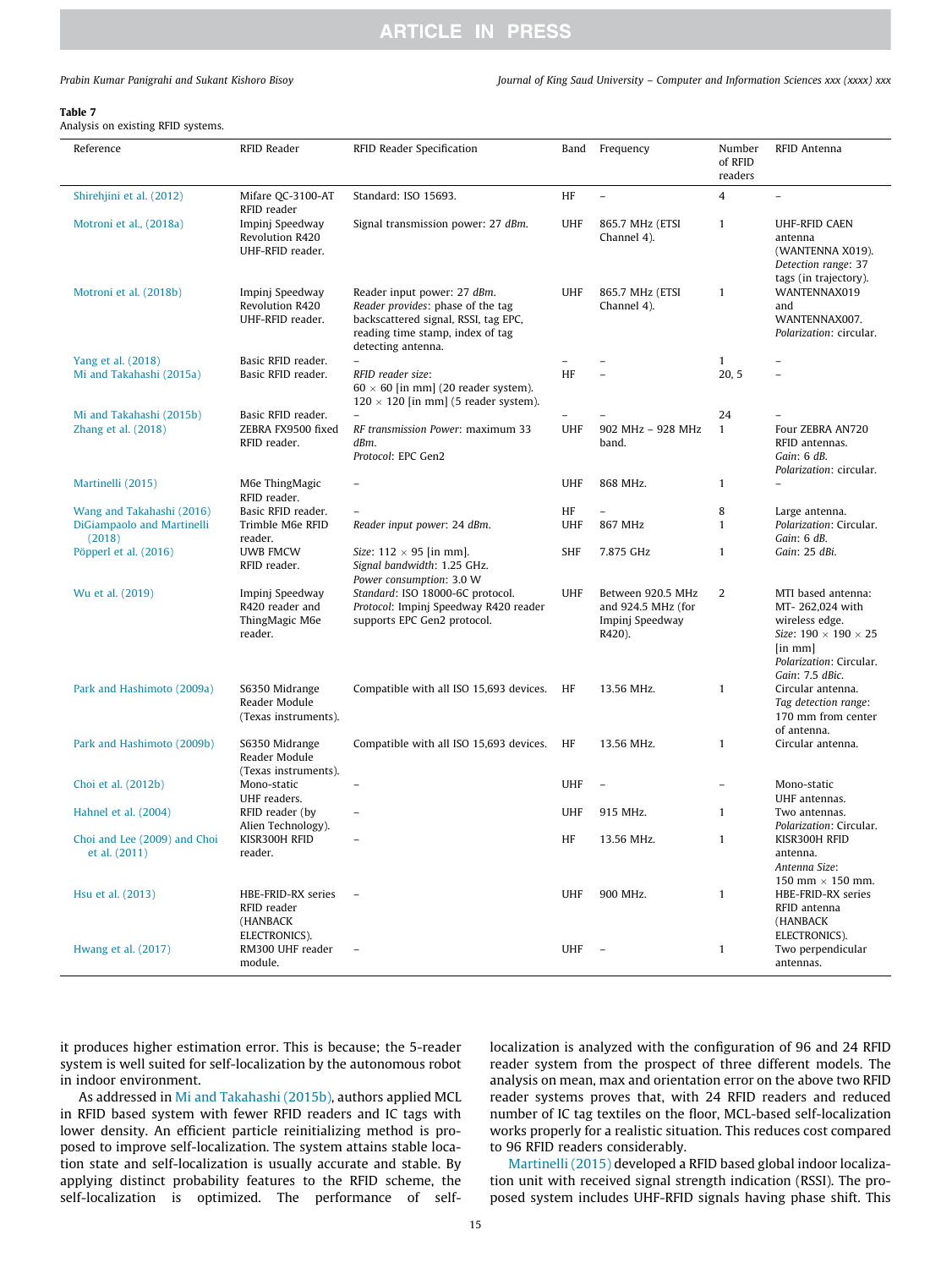*Prabin Kumar Panigrahi and Sukant Kishoro Bisoy Journal of King Saud University – Computer and Information Sciences xxx (xxxx) xxx*

### Table 8

Analysis on different IC tags used in RFID based robot localization systems.

| Reference                         | Tag type                                 | Tag size (in mm)                    | Specification                                                                                                                                                                                                                   | Tag Arrangement                                       |
|-----------------------------------|------------------------------------------|-------------------------------------|---------------------------------------------------------------------------------------------------------------------------------------------------------------------------------------------------------------------------------|-------------------------------------------------------|
| Shirehjini et al. (2012)          | Passive                                  | $85 \times 55$                      | Tag-it HF-I transponders (by<br>Texas Instruments).                                                                                                                                                                             | Checkerboard, 39 tags/carpet<br>pad.                  |
| Motroni et al., (2018a)           | Passive                                  |                                     | IC tags based on:<br>MZ-4 chip: [LAB ID UH3D40],<br>MZ-5 chip: [LAB ID UH331],<br>MZ-6 chip: [LAB ID UH106,<br>Easy RFID Clepsidra, Easy RFID<br>Fashion and Smartrac DogBone]<br>and NXP UCODE-7 chip: [Easy<br>RFID Garbage]. | Deployed on floor, 54 tags/<br>$40 \text{ m}^2$ .     |
| Motroni et al. (2018b)            | Passive                                  |                                     | Monza R6 chip.<br>Sensitivity: -22.1 dBm.                                                                                                                                                                                       | Installed on floor, 38 tags/<br>52.5 $m^3$ .          |
| Yang et al. (2018)                | Passive                                  |                                     | Backscatter tag.                                                                                                                                                                                                                | Mounted to robot.                                     |
| Mi and Takahashi (2015a)          | Passive                                  |                                     |                                                                                                                                                                                                                                 | Test-1: Lattice 25 tags/ $m2$                         |
|                                   |                                          |                                     |                                                                                                                                                                                                                                 | Test-2: Hexagon, 24 tags/ $m^2$ .                     |
| Mi and Takahashi (2015b)          | Passive                                  | $10 \times 20$                      |                                                                                                                                                                                                                                 | Square pattern, $100 \text{ tags/m}^2$ .              |
| Zhang et al. (2018)               | Passive                                  |                                     | Avery Dennison AD-237.<br>Read wake-up sensitivity: $-22.1$<br>dBm.<br>Write wake-up sensitivity: $-18.8$<br>dBm.                                                                                                               | Random distribution, 674 tags/<br>$204 \text{ m}^2$ . |
| Martinelli (2015)                 | Passive                                  |                                     | $\overline{a}$                                                                                                                                                                                                                  | Grid-pattern (ceiling), 1 tag/m <sup>2</sup> .        |
| Wang and Takahashi (2016)         | Passive                                  |                                     |                                                                                                                                                                                                                                 | Installed on the floor, 100 tags/<br>$m2$ .           |
| DiGiampaolo and Martinelli (2018) | Passive                                  |                                     | Antenna: Inlay tag LAB-ID<br>UH105.<br>Polarization: Linear.                                                                                                                                                                    | Deployed in shelves, 4 tags/ $m^2$ .                  |
| Pöpperl et al. (2016)             | Passive                                  | $72 \times 77$                      | Chip less TDR RFID Tag.<br>Antenna polarization:<br>Configurable.Data capacity: 9<br>bits.<br>Gain of antenna: 12 dBi.<br>Symbols: 3.<br>Modulation: 8-PSK.<br>Overall loss (theoretic): 8.48 dB.                               | Installed in laboratory.                              |
| Wu et al. (2019)                  | Static passive                           |                                     | COTS UHF Gen 2-compliant tag<br>(Alien 9640).<br>Polarization: Linear.                                                                                                                                                          | Attached to object.                                   |
| Park and Hashimoto (2009a)        | Passive (198 tags)<br>Tag spacing: 34 cm | $\overline{a}$                      | $\overline{a}$                                                                                                                                                                                                                  | Grid-pattern.                                         |
| Park and Hashimoto (2009b)        | Passive (198 tags)<br>Tag spacing: 34 cm | $76(W) \times 45(D) \times 0.23(H)$ |                                                                                                                                                                                                                                 | Grid-pattern, 9 tags/ $m^2$ .                         |
| Choi et al. (2012b)               | Passive (n tags)                         |                                     |                                                                                                                                                                                                                                 | Deployed on floor.                                    |
| Hahnel et al. (2004)              | Passive (100 tags)                       | $110 \times 50$                     |                                                                                                                                                                                                                                 | Grid-pattern, 8 tags/ $m2$ (apx.).                    |
| Fernández et al. (2014)           | Passive                                  | $30 \times 30$                      |                                                                                                                                                                                                                                 | Rectangular grid-pattern, 9<br>tags/ $m^2$ .          |
| Yuen and MacDonald (2003)         | Passive                                  | $30 \times 30$                      |                                                                                                                                                                                                                                 | Grid-pattern, 9 tags/m <sup>2</sup> .                 |
| Hsu et al. (2013)                 | Passive                                  | $\overline{\phantom{0}}$            |                                                                                                                                                                                                                                 | Cartesian grid, 16 tags/ $m^2$ .                      |
| Hwang et al. (2017)               | Passive                                  |                                     |                                                                                                                                                                                                                                 | 3 tags mounted on triangular<br>apparatus.            |

system uses multi-hypothesis unscented and EKF to localize mobile robot and to improve co-ordinate estimation of RFID tags. The robot's RFID reader is responsible for measuring phase shift of UHF-RFID signals and RSSI. The localization system requires initial information on the IC tags positions with error tolerance up to 1 m. The analysis on position estimation error by experimenting with different test cases proves the efficiency of the proposed algorithm. Amri et al. (2015) suggested a data fusion (multi-modal) localization approach suitable for indoor navigation using a setmembership method. The proposed algorithm permits error bounded of ±250 mm on each distance measured. Moreover, this system uses three RFID antennas.

Wang and Takahashi (2016) proposed an effective localization scheme with independent PFs for landmark mapping and selflocalization. This is applied to the multiple tags system and multiple RFID readers in an omni-directional vehicle. This research analyses the estimated errors from the perspective of mean and max error. Pöpperl et al. (2016) suggested a notion for wireless placement based on time domain reflectometry (TDR) chips less

RFID tags. This system, utilizes polarimetric filter to reduce the distortion caused by multipath propagation. The UWB reader used in the propose system provides a decent distance resolution and a polarimetric filter efficiently suppresses multipath, which results in a substantial enhancement in the placement and decoding of the tag. In the response signals, multipath propagation is obvious. In this scenario, the tag caused a polarization shift, although overall level of the multipath signals is lowered. The combination of polarimetric adaptive filter and measurements can considerably enhance the tag response. The filtered response causes the tags to be localized with reduced mean-square-error.

Xue (2016) developed an activity theory (AT) based intelligent technique to track the state of object. This is achieved through people's behavior, activity along with movement trajectory. Hwang et al. (2017) applied a novel neural network-based model in RFID system. This research presents an analysis on average position errors in static and dynamic environment. In dynamic environment, for the longer range between the person and the vehicle, the estimated error may be large. However, the estimation errors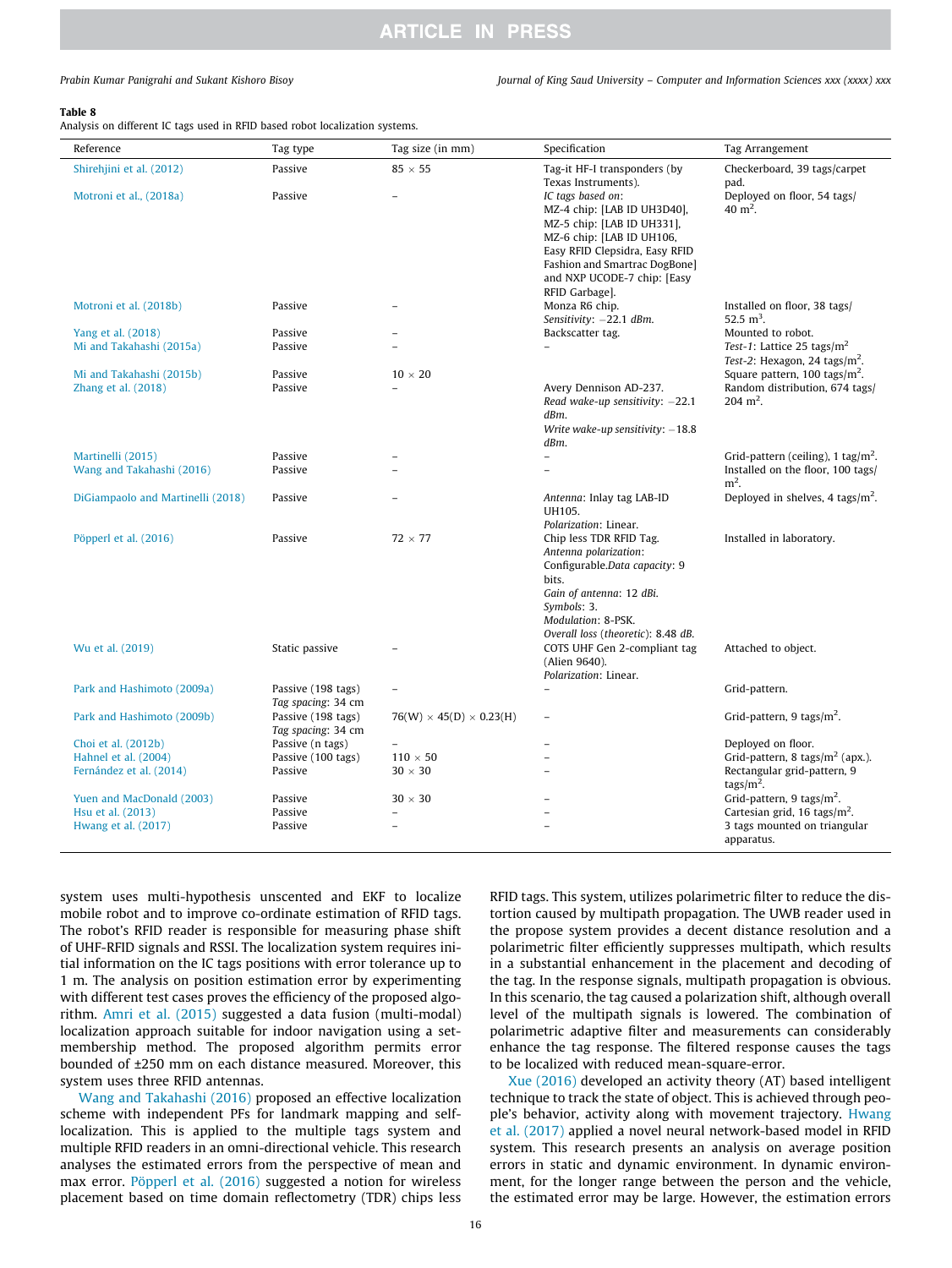### Table 9

|  | Analysis on different localization techniques on RFID system. |  |  |
|--|---------------------------------------------------------------|--|--|
|  |                                                               |  |  |

| Reference                         | Approach                              | Advantages                                                                                                                    | <b>Drawbacks</b>                                                                                                                   |
|-----------------------------------|---------------------------------------|-------------------------------------------------------------------------------------------------------------------------------|------------------------------------------------------------------------------------------------------------------------------------|
| Shirehjini et al. (2012)          | AMI                                   | Proposed system results in a low average positioning error.                                                                   | The proposed RFID based localization is applied on<br>objects with small distance to the floor.                                    |
| Panigrahi and Tripathy<br>(2015b) | Graph based                           | An effective system for indoor environment.                                                                                   | Should be tested in real environment with<br>physical robot.                                                                       |
| Motroni et al., (2018a)           | SAR                                   | The proposed system results in high localization accuracy.                                                                    | The UHF-RFID system is not tested in indoor SLAM<br>setting.                                                                       |
| Motroni et al. (2018b)            | <b>Extended SAR</b>                   | The proposed methodology efficiently solves the ambiguity in<br>the tag position estimate                                     | $\overline{\phantom{a}}$                                                                                                           |
| Yang et al. (2018)                | $KF + HIMR$                           | The proposed Heterogeneous RFID systems achieve high<br>accuracy with low estimation error typically 5 mm rms.                |                                                                                                                                    |
| Mi and Takahashi (2015a)          | MCL                                   | The proposed system efficiently localizes the robot with less<br>RFID readers and lower density RFID tags.                    | The RFID system needs to be tested in real<br>environment.                                                                         |
| Zhang et al. $(2018)$             | <b>BFVP</b>                           | The RFID based indoor localization exhibits very less<br>localization error typically<0.5-m in retail environment.            |                                                                                                                                    |
| Martinelli (2015)                 | <b>EKF</b> and UKF                    | The proposed system effectively utilizes EKF and UKF for tag<br>detection and applying SLAM extend the localization accuracy. | $\overline{\phantom{a}}$                                                                                                           |
| Wang and Takahashi<br>(2016)      | PF                                    | In comparison to FastSLAM, the proposed method outperforms.                                                                   | $\overline{\phantom{a}}$                                                                                                           |
| Park and Hashimoto<br>(2009a)     | Trigonometric<br>functions            | The proposed RFID based robotic system is suitable for<br>hospitals or nursing facilities for elderly and disabled people.    | The design of the robot's front wheel needs to be<br>improved for precise motion control.                                          |
| Choi et al. (2012b)               | <b>UHF-RFID</b><br>approach           | The proposed system results in cost effective UAV tracking and<br>localization.                                               | The proposed system needs to be tested in indoor<br>target searching, especially in public protection<br>and security application. |
| Hsu et al. (2013)                 | Average function<br>on detected tags. | The RFID system improves power consumption in real cruise.                                                                    | In real time navigation, with presence of too much<br>relay points, it causes a lot of time waste and<br>power consumption.        |
| Hwang et al. (2017)               | Neural-Network                        | The proposed system takes help from a trained localization<br>model and generates high localization accuracy.                 |                                                                                                                                    |
| Sudantha et al. (2017)            | Vision-based<br>approach              | The proposed dynamic navigation system for mobile robots<br>results in high localization accuracy.                            | The system needs to be implemented and tested<br>in real environment.                                                              |

for the static case and the dynamic case are similar in the presence of human interference. Sudantha et al. (2017) presented a visionbased approach along with Hough transformation (for line detection) for robot localization in RFID based environment.

Motroni et al. (2018a) developed a robotic system to identify items mounted by passive transponders. The authors utilize the RFID reader based on UHF to locate stationary tags. In this research, the indoor robot trajectory is measured by a calibrated visionbased system. The proposed approach uses various tags to verify whether the efficiency of the suggested strategy is independent of tag categories. It utilizes a calibrated vision-based system to evaluate localization accuracy for locating the detected IC tags. The efficiency of the suggested strategy is analyzed by different trajectories and tags. Furthermore, to guarantee high localization precision, the main features of the adopted matching feature were studied.

Further, in Motroni et al. (2018b), the authors used multiple antennas for locating static tags. These tags are tracked by two circularly polarized UHF-RFID reader antennas attached to an unmanned grounded vehicle (UGV). The suggested technique estimates the reader antenna's instant position. This is fed as input to the synthetic aperture radar (SAR) algorithm. Due to reduced localization error, the suggested method is appropriate for indoor navigation even in severe multipath environments with no propagation channel data.

Different authors proposed hybrid systems by applying KF, MCL, vision, Bayesian & PF on RFID based system. Yang et al. (2018) suggested a KF-based localization technique applied to the output of inertial microwave reflectometry (HIMR) algorithm (a linear estimator for location & tracking). Adding a KF to the original HIMR method decreases estimation error to a greater extent. Zhang et al. (2018) proposed a reliable localization algorithm named Bayesian filter of variable RF transmission power (BFVP) that enables a robot equipped with commercial off-the-shelf (COTS) RFID in providing specific location to UHF based passive RFID tags in a retail environment. The analysis on localization error shows that the suggested strategy is applied in real retail environment with considerable multi-path fading (RF signal reflection). Moreover, the error of localization is reduced by decreasing the power of RFID reader. The localization precision offers a high practical implementation value specifically to locate items in retail environment. DiGiampaolo and Martinelli (2018) developed a two-step localization system having RFID to localize objects on shelves. The suggested scheme results in a reduced average position estimation error in case of cluttered metallic racks. However, for stacked cartons, it can be reduced to few millimeters.

Wu et al. (2019) suggested a new RFID localization method with UHF to estimate the location of static passive tag using a mobile RFID antenna. The proposed system developed a novel unwrapped phase position (UWPP) model. The proposed localization algorithm is implemented on a DELL PC (32-bit) with 4 GB memory and Intel Core i3 M380 (2.53 GHz) processor. The suggested method is inexpensive in computing costs compared to the current grid-based techniques. A comparative analysis on localization error in different dimensions is performed.

Table 6 presents an analysis on RFID based localization schemes. Detailed specification of RFID system with frequency bands such as HF, UHF, SHF (super high frequency) is presented in Tables 7 and 8 addresses IC tag distribution. Table 9 addresses the merits and issues involved in different RFID based localization systems.

### 4. Analysis on position and orientation error

Different authors present various strategies to estimate position and orientation error of mobile robot. The position error is the difference between the robot's real position and its calculated position. Orientation error is calculated as the modulus of the difference between actual and computed orientation (Esteves et al., 2006). Localization error occurs due to the long processing time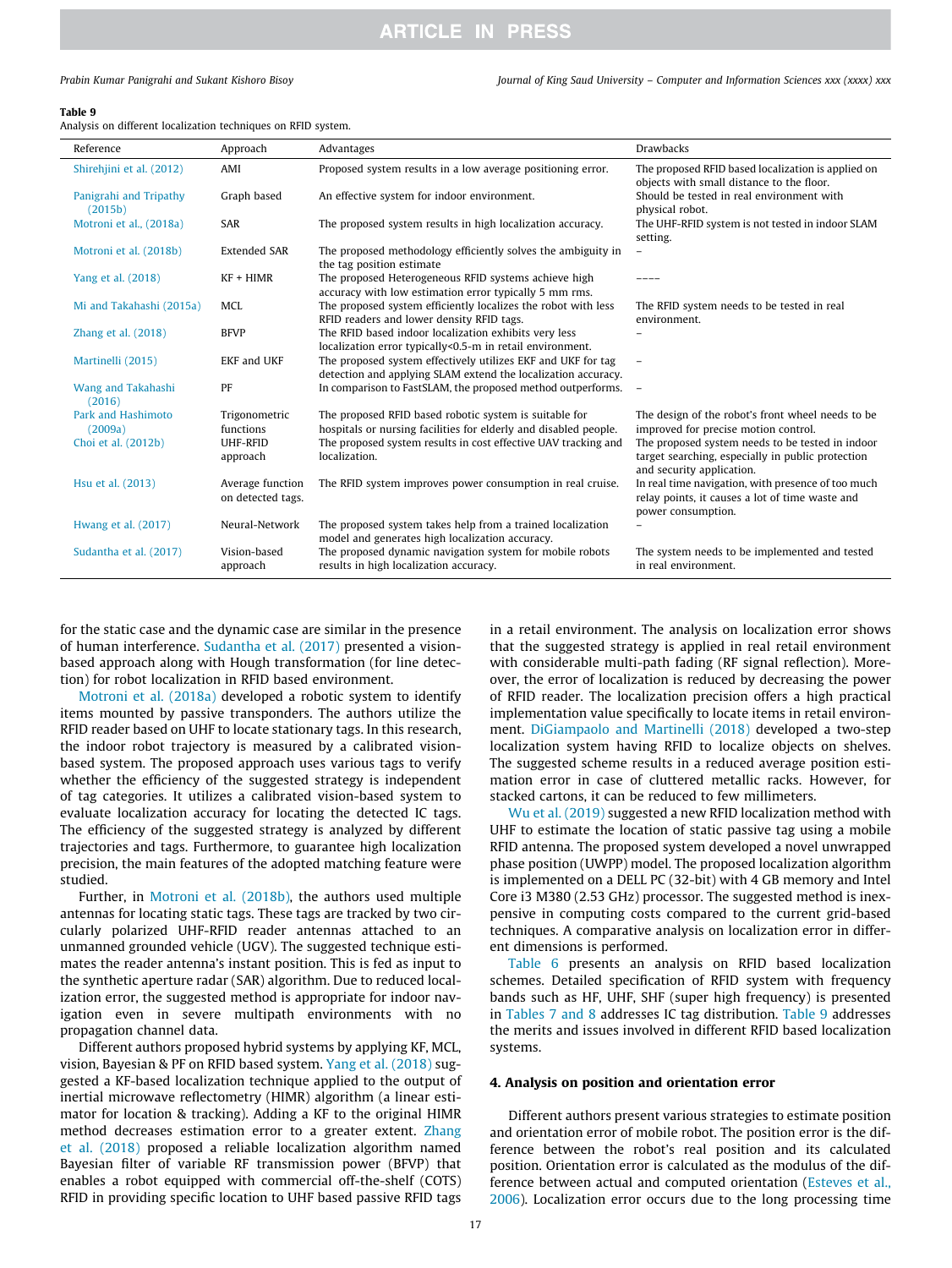*Prabin Kumar Panigrahi and Sukant Kishoro Bisoy Journal of King Saud University – Computer and Information Sciences xxx (xxxx) xxx*

### Table 10

Comparative analysis on mobile robot localization algorithms based on error estimation and localization.

| Reference                           | Estimated error details                                                                                                  |  |
|-------------------------------------|--------------------------------------------------------------------------------------------------------------------------|--|
| Gutmann and Schlegel (1996)         | Position error: 1300 mm and Orientation error: 2.5°.                                                                     |  |
| Klaess et al. (2012)                | Static environment: Distance error < 200 mm and Angular error < $9.16^{\circ}$ .                                         |  |
|                                     | Dynamic environment: Distance error: [Pose tracking < 500 mm and after global localization < 250 mm].                    |  |
| Shirehjini et al. (2012)            | Positioning measurement: Error: 65 mm and standard deviation: 45 mm.                                                     |  |
|                                     | Orientation measurement: Error: $1.9^{\circ}$ and standard deviation: $2.5^{\circ}$ .                                    |  |
| Motroni et al., (2018a)             | Localization error $\leq 10$ mm.                                                                                         |  |
| Motroni et al. (2018b)              | Localization error < 10 mm.                                                                                              |  |
| Yang et al. (2018)                  | Localization error: around 5 mm rms.                                                                                     |  |
| Mi and Takahashi (2015a)            | With 20 RFID readers: Localization error < 10 mm and orientation error < $3.43^{\circ}$ .                                |  |
|                                     | With 5 RFID readers: Localization error $\leq$ 20 mm and orientation error $\leq$ 8.59 $^{\circ}$ .                      |  |
| Mi and Takahashi (2015b)            | In 24 RFID reader system: [Position error $\leq$ 10 mm].                                                                 |  |
| Zhang et al. (2018)                 | Localization error: 500 mm [position error: 30 mm and orientation error: $7^{\circ}$ ].                                  |  |
| Martinelli (2015)                   | Error tolerance: up to 1000 mm.                                                                                          |  |
| Wang and Takahashi (2016)           | Simulation: Average position error: x-axis: 8 mm and y-axis: 7 mm. Orientation error: 0.28° (apx.).                      |  |
|                                     | Real experiment: Average position error: x-axis: 11 mm and y-axis: 20 mm. Orientation error: 2.46° (apx.).               |  |
| DiGiampaolo and Martinelli (2018)   | Position estimation error: 100 mm.                                                                                       |  |
| Pöpperl et al. (2016)               | Mean-square-error: 21 mm.                                                                                                |  |
| Wu et al. (2019)                    | Median location error: x-axis: 20.5 mm, y-axis: 93.6 mm and 99.6 mm [combined dimension].                                |  |
| Park and Hashimoto (2009a)          | Localization error: x-axis: 60 mm and y-axis: 53 mm.                                                                     |  |
| Park and Hashimoto (2009b)          | Localization error: x-axis: 133 mm and y-axis: 57 mm.                                                                    |  |
| Hahnel et al. (2004)                | Localization error < 2000 mm (at time step 40).                                                                          |  |
| Choi and Lee (2009) and Choi et al. | Tag gap 0.3 m: Average error: 15.8 mm.                                                                                   |  |
| (2011)                              | Tag gap 0.5 m: Average error: 24.2 mm (Fernández et al., 2014), position error: 27 mm and orientation error: 7.04° (Yuen |  |
|                                     | and MacDonald, 2003).                                                                                                    |  |
| Hwang et al. (2017))                | With respect to AGV:                                                                                                     |  |
|                                     | Average position error (static case) < 220 mm and average position error (dynamic case) < 230 mm.                        |  |
| Havangi (2019)                      | Robot position error RMSE < 0.2.                                                                                         |  |
| Huo et al. (2013)                   | With 500 particles: [Average positioning error: 80.442 mm and Average angle error: 7.47].                                |  |
|                                     | With 1000 particles: [Average positioning error: 76.345 mm and Average angle error: 7.16].                               |  |
|                                     | With 2000 particles: [Average positioning error: 75.394 mm and Average angle error: 6.74].                               |  |
| Pinto et al. (2015)                 | In virtual scenario: [Position error < 0.04 m and orientation error < $2^{\circ}$ ].                                     |  |
|                                     | In realistic condition: [Position error < 0.06 m and orientation error < $7^{\circ}$ ].                                  |  |
| Dastjerdi et al. (2016)             | Average position error: [112.3 mm and average angle error: $6.25^{\circ}$ ].                                             |  |
| Armingol et al. (1999)              | With population size: 250 elements                                                                                       |  |
|                                     | For 10 generations: [Position error: 40 mm and orientation error: $0.5^{\circ}$ ].                                       |  |
|                                     | For 5 generations: [Position error: 50 mm and orientation error: $1^{\circ}$ ].                                          |  |
| Neto et al. (2019)                  | Average error with: [400 particles: 0.0238, 800 particles: 0.0214, 1200 particles: 0.0223 and 1600 particles: 0.0221].   |  |
| Wang et al. (2012)                  | Average position and attitude error: x-axis: 23.3 mm and y-axis: 9.5 mm.                                                 |  |
| Burbridge et al. (2008)             | RMSE < 10 mm with 50 features, RMSE < 12.5 mm with $360^{\circ}$ camera field of view and                                |  |
|                                     | RMSE < 600 mm with noise of $10^{\circ}$ .                                                                               |  |
| Kim and Oh (2008)                   | Position error: 600 mm.                                                                                                  |  |
| Erturk et al. (2012)                | Overall error bound of omnidirectional VSLAM: 81.1 mm [x-axis] and 74.3 mm [y-axis].                                     |  |
| Rituerto et al. (2010)              | Error analysis using omnidirectional camera:                                                                             |  |
|                                     | Mean of orientation error in different trajectories (Tn):                                                                |  |
|                                     | T1: 2.29°, T2: 6.87°, T3: 6.30°, T4: 4.01° and T5: 16.61°.                                                               |  |
|                                     | Mean of absolute estimation error of the vehicle in z coordinate in different trajectories (in mm):                      |  |
|                                     | T1: 180, T2: 260, T3: 180, T4: 110 and T5: 100.                                                                          |  |
| Schymura and Kolossa (2018)         | Reverberation times $T_{60}$ of 0 s, 0.5 s and 1 s:                                                                      |  |
|                                     | Localization fine-error: $\left[ \text{in 0 s: 470 mm}, 0.5 \text{ s: 490 mm} \right]$ and 1 s: 470 mm.                  |  |
|                                     | Translational pose error: [in 0 s: 310 mm, 0.5 s: 320 mm and 1 s: 320 mm].                                               |  |
|                                     | Rotational pose errors: [in 0 s: 1.01 $^{\circ}$ , 0.5 s: 1.02 $^{\circ}$ and 1 s: 1.03 $^{\circ}$ ].                    |  |
| Yuen and MacDonald (2003)           | Absolute position error < 500 m.                                                                                         |  |
| Song et al. (2018)                  | Average position error: x-axis: 60.25 mm and y-axis: 13.16 mm.                                                           |  |
|                                     | Average orientation error: 0.201°.                                                                                       |  |
| Chang et al. (2016)                 | RMSE of pose estimation: x-axis: 3785 mm and y-axis: 4221.3 mm.                                                          |  |
| Low et al. (2010)                   | Robot localization error < 50 mm.                                                                                        |  |
| Ankışhan et al. (2013)              | MSE: $2824.6$ mm and heading angle: $3.82^\circ$ .                                                                       |  |

spent on position and direction estimation (Lee et al., 2007). Hence, the localization error contains both position error and orientation error (Zhang et al., 2018). Table 10 addresses the estimated error details along with localization strategy in proposed articles.

A robot needs to access prior navigational information (relative and absolute measurements) for locating itself. The robot acquires this information while navigating in the environment. The relative information provides information regarding the robot's relative displacement. This displacement does not depend on the environment features. The relative measurement has the advantage of high frequency and low cost. However, in relative measurement, slippage and drift of the robot causes the localization error to grow unbounded over time. Therefore, in absolute measurement, the robot extracts absolute information of its position by observations made from the environment. This information does not depend on earlier position estimates. However, this measurement scheme has lower frequency, lower accuracy and higher computational costs in comparison to relative scheme.

Analysing different localization strategies, we observed that, the absolute measurements are independent of previous position estimates. This scheme does not suffer from errors growing unbounded. The absolute measurements can be used alone. However, the disadvantages recommend to combine absolute and relative position measurements for obtaining better result. The relative measurements provide accurate location information. However, at certain situations absolute measurements are utilized for correcting error caused by relative measurements. Basically, combining the information provided by different sensors, provides a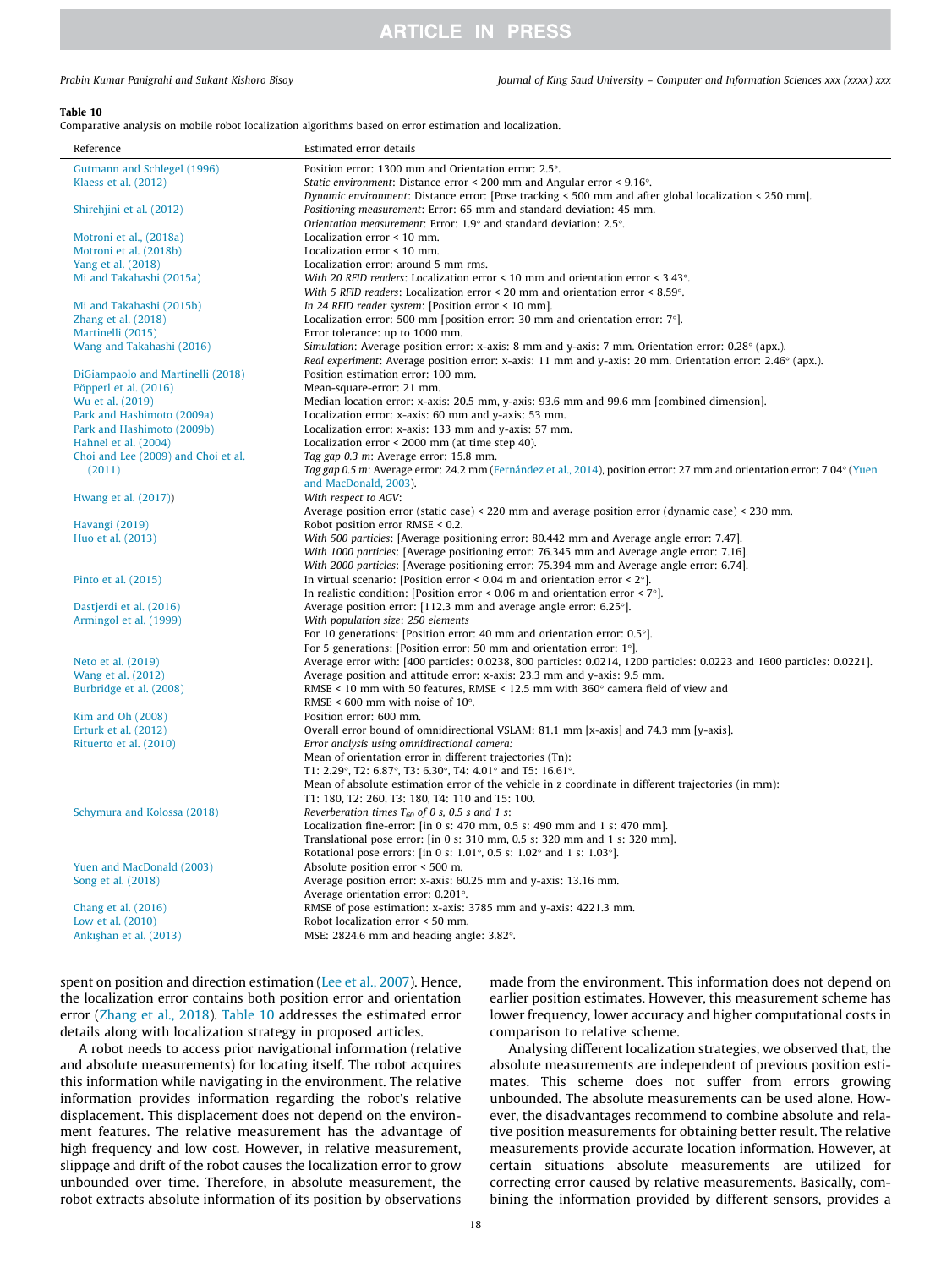best estimate of the robot's position. This is commonly known as the Multi-sensor fusion approach. A comparative study on different localization approaches suggest that in indoor environment the RFID based system is well suited due to its precise path estimation and low positioning error. However, in open space the probabilistic based localization approach is found to be quite effective. In addition to that, SLAM is a powerful approach and is more promising in unknown environments. Further the application of different evolutionary and soft computing techniques results in precise location estimation makes the localization system robust.

### 5. Conclusions and future direction

This paper discusses on localization strategies adopted by various authors for positioning mobile robots. We analyzed on probabilistic map-based localization and automated map building strategies along with RFID localization schemes developed for mobile robot localization. The SLAM model is an effective and acceptable localization technique for mobile robots employed in unfamiliar zones. Combining probabilistic localization approach such as EKF with SLAM increases localization and orientation accuracy, which in turn reduces the positioning error. Further, in low noise environment, EKF method is well suited to provide precise solution with higher convergence rate. In limited environment space such as indoor environments, the RFID scheme is proved to be very efficient in tracking robots. In addition to RFID, the use of evolutionary techniques, helps the robot in estimating nearly optimal path which makes these systems more robust. We observed that, the combination of RFID scheme and SLAM approach may produce better localization accuracy, more specifically in indoor environments.

During our study we also found research done on localizing brain-controlled mobile robots. These research focuses on applying map-oriented and SLAM-based localization strategies to locate brain-controlled mobile robots. These robots are controlled by the electroencephalogram (EEG) signal. Based on operational modes, these robots are categorized as direct controlled by BCI (brain-computer interface) and shared controlled BCI. In direct controlled BCI robots, BCI generates commands to control the robot directly. However, in shared controlled approach, a user (using a BCI) and an intelligent based autonomous navigation system share the control over the robots ( $Bi$  et al., 2013). In both of these categories, the robot must know its present location, and suitable path planning and navigation strategies should be incorporated to make the system more effective. As per our view, future potential direction is developing SLAM based RFID system for positioning braincontrolled mobile robots to be applicable in indoor environment and applying evolutionary techniques on SLAM based localization schemes to reduce localization error and guide the robot in planning optimal collision-free trajectory. Apart from SLAM efficient continuous localization and component mapping schemes like ARIEL and feature based extraction (Murphy, 2011) may also be combined with mobile robot localization techniques. Research on optimal orientation of EEG-based robotic systems has many considerable activities. Advance effort and success of this research would guide in developing robotic systems that may adopt effective trajectory planning scheme for efficient path planning and navigation of autonomous or semi-autonomous brain-controlled mobile robots.

### Declaration of Competing Interest

The authors declare that they have no known competing financial interests or personal relationships that could have appeared to influence the work reported in this paper.

*Prabin Kumar Panigrahi and Sukant Kishoro Bisoy Journal of King Saud University – Computer and Information Sciences xxx (xxxx) xxx*

### References

- Ahmad, H., Namerikawa, T., 2013. Extended Kalman filter-based mobile robot localization with intermittent measurements. Syst. Sci. Control Eng. 1 (1), 113– 126. https://doi.org/10.1080/21642583.2013.864249.
- Amri, M., Becis, Y., Aubry, D., Ramdani, N., 2015. May). Indoor human/robot localization using robust multi-modal data fusion. In: 2015 IEEE International Conference on Robotics and Automation (ICRA), pp. 3456–3463. https://doi.org/ 10.1109/ICRA.2015.7139677.
- Andrade-Cetto, J., Vidal-Calleja, T., Sanfeliu, A., 2005. Unscented transformation of vehicle states in SLAM. In: Proceedings of the 2005 IEEE International Conference on Robotics and Automation, Barcelona, Spain, pp. 323–328. https://doi.org/10.1109/ROBOT.2005.1570139.
- Ankıshan, H., Tartan, E.Ö., Arı, F., 2013. Square root unscented based FastSlam optimized by particle swarm optimization passive congregation. In: 2013 IEEE International Conference on Mechatronics and Automation, pp. 469–475. https://doi.org/10.1109/ICMA.2013.6617963.
- Armingol, J.M., Moreno, L.E., de la Escalera, A., Salichs, M.A., 1999. A genetic algorithm for mobile robot localization using ultrasonic sensors. IFAC Proc. 32 (2), 8416–8421. https://doi.org/10.1016/S1474-6670(17)57435-2.
- Ashokaraj, I.A.R., Silson, P.M.G., Tsourdos, A., White, B.A., 2009. Robust sensor-based navigation for mobile robots. IEEE Trans. Instrum. Meas. 58 (3), 551–556. https://doi.org/10.1109/TIM.2008.2005266.
- Bahl, P., Padmanabhan, V.N., Balachandran, A., 2000. Enhancements to the radar user location and tracking system. Microsoft Research, 1–13.
- Ball, D., Heath, S., Wiles, J., Wyeth, G., Corke, P., Milford, M., 2013. OpenRatSLAM: an open source brain-based SLAM system. Auton. Robots. 34 (3), 149–176. https:// doi.org/10.1007/s10514-012-9317-9.
- Bi, L., Fan, X.-A., Liu, Y., 2013. EEG-based brain-controlled mobile robots: a survey. IEEE Trans. Hum.-Mach. Syst. 43 (2), 161–176. https://doi.org/10.1109/ TSMCC.2012.2219046.
- Burbridge, C., Spacek, L., Condell, J., Nehmzow, U., 2008. Monocular omnidirectional vision based robot localisation and mapping. In: Proceedings of Towards Autonomous Robotic Systems, pp. 135–141.
- Burgard, W., Fox, D., Hennig, D., Schmidt, T., 1996. Estimating the absolute position of a mobile robot using position probability grids. In: Proceedings of the thirteenth national conference on Artificial intelligence (AAAI'96). AAAI Press, pp. 896–901.
- Caruso, D., Engel, J., Cremers, D., 2015. Large-scale direct SLAM for omnidirectional cameras. In: 2015 IEEE/RSJ International Conference on Intelligent Robots and Systems (IROS), pp. 141–148. https://doi.org/10.1109/IROS.2015.7353366.
- Chang, H., Yang, W., Zhang, H., Yang, X., Chen, C., 2016. An improved FastSLAM using resmapling based on particle swarm optimization. In: 2016 IEEE 11th Conference on Industrial Electronics and Applications (ICIEA), pp. 229–234. https://doi.org/10.1109/ICIEA.2016.7603584.
- Cheein, F.A.A., Cruz, C. De La, Bastos, T.F., Carelli, R., 2009. SLAM-based cross-a-door solution approach for a robotic wheelchair. Int. J. Adv. Rob. Syst. 6 (3), 20. https://doi.org/10.5772/7230.
- Cheein, F.A.A., Toibero, J.M., Sciascio, F.di., Carelli, R., Pereira, F.L., 2010. Monte Carlo uncertainty maps-based for mobile robot autonomous SLAM navigation. In: 2010 IEEE International Conference on Industrial Technology, Vina del Mar, pp. 1433–1438. https://doi.org/10.1109/ICIT.2010.5472495.
- Chen, L., Hu, H., McDonald-Maier, K., 2012. EKF based mobile robot localization. In: Third International Conference on Emerging Security Technologies, pp. 149– 154. https://doi.org/10.1109/EST.2012.19.
- Choi, J., Choi, M., Chung, W.K., 2012a. Topological localization with kidnap recovery using sonar grid map matching in a home environment. Rob. Comput. Integr. Manuf. 28 (3), 366–374. https://doi.org/10.1016/j.rcim.2011.10.008.
- Choi, W., Kang, J., Oh, S., 2009. Measurement noise estimator assisted extended Kalman Filter for SLAM problem. In: 2009 IEEE/RSJ International Conference on Intelligent Robots and Systems, St. Louis, MO, pp. 2077–2082. https://doi.org/ 10.1109/IROS.2009.5354525.
- Choi, B., Lee, J., 2009. Mobile robot localization scheme based on RFID and sonar fusion system. In: 2009 IEEE International Symposium on Industrial Electronics, Seoul, pp. 1035–1040. https://doi.org/10.1109/ISIE.2009.5221628.
- Choi, B.-S., Lee, J.-W., Lee, J.-J., Park, K.-T., 2011. A hierarchical algorithm for indoor mobile robot localization using RFID sensor fusion. IEEE Trans. Ind. Electron. 58 (6), 2226–2235. https://doi.org/10.1109/TIE.2011.2109330.
- Choi, J.S., Son, B.R., Kang, H.K., Lee, D.H., 2012b. Indoor localization of Unmanned Aerial Vehicle based on passive UHF RFID systems. In: 2012 9th International Conference on Ubiquitous Robots and Ambient Intelligence (URAI), Daejeon, pp. 188–189. https://doi.org/10.1109/URAI.2012.6462966.
- Civera, J., Davison, A.J., Montiel, J.M.M., 2008. Inverse depth parametrization for monocular SLAM. IEEE Trans. Rob. 24 (5), 932–945. https://doi.org/10.1109/ TRO.2008.2003276.
- D'Alfonso, L., Griffo, A., Muraca, P., Pugliese, P., 2013. A SLAM algorithm for indoor mobile robot localization using an Extended Kalman filter and a segment based environment mapping. In: 2013 16th International Conference on Advanced Robotics (ICAR), pp. 1–6. https://doi.org/10.1109/ICAR.2013.6766461.
- Dastjerdi, H.V., Menhaj, M.B., Shataei, S., 2016. Self-localization of humanoid robots using particle swarm optimization algorithm. In: 2016 Artificial Intelligence and Robotics (IRANOPEN), Qazvin, pp. 98–102. https://doi.org/10.1109/ RIOS.2016.7529497.
- Davison, A.J., Reid, I.D., Molton, N.D., Stasse, O., 2007. MonoSLAM: real-time single camera SLAM. IEEE Trans. Pattern Anal. Mach. Intell. 29 (6), 1052–1067. https:// doi.org/10.1109/TPAMI.2007.1049.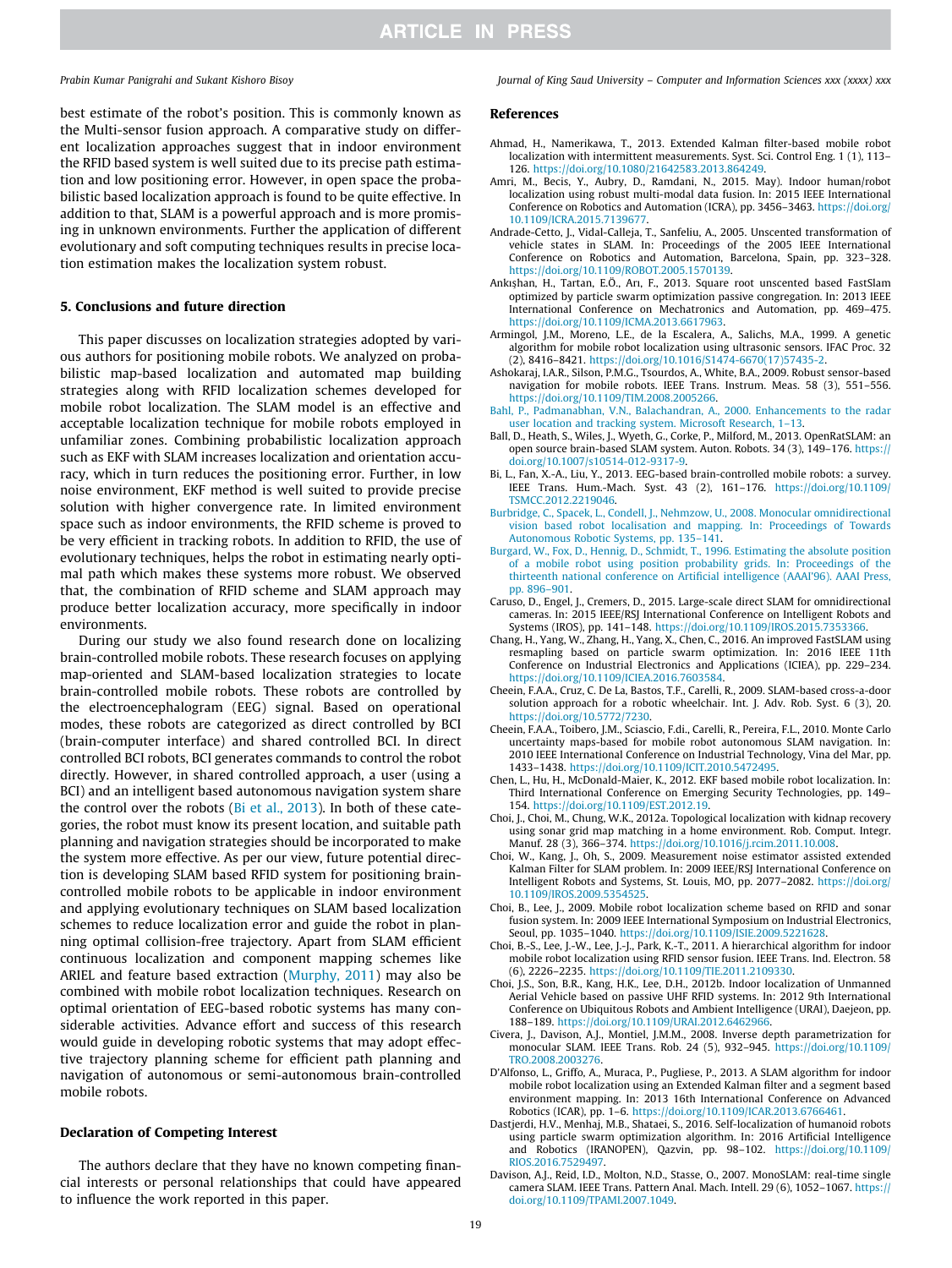- Dellaert, F., Burgard, W., Fox, D., Thrun, S., 1999a. Using the CONDENSATION algorithm for robust, vision-based mobile robot localization. In: Proceedings. 1999 IEEE Computer Society Conference on Computer Vision and Pattern Recognition (Cat. No PR00149), Fort Collins, CO, USA, pp. 588–594. https://doi. org/10.1109/CVPR.1999.784976.
- Dellaert, F., Fox, D., Burgard, W., Thrun, S., 1999b. Monte Carlo localization for mobile robots. In: Proceedings 1999 IEEE International Conference on Robotics and Automation (Cat. No.99CH36288C), Detroit, MI, USA, pp. 1322–1328. https://doi.org/10.1109/ROBOT.1999.772544.
- DiGiampaolo, E., Martinelli, F., 2018. A robotic system for localization of passive UHF-RFID tagged objects on shelves. IEEE Sens. J. 18 (20), 8558–8568. https:// doi.org/10.1109/JSEN.2018.2865339.
- Ekkahau Inc., 2019. <https://www.ekahau.com/> (accessed 13 August 2019).
- Erturk, H., Tuna, G., Mumcu, T.V., Gulez, K., 2012. A performance analysis of omnidirectional vision based simultaneous localization and mapping 7389. In: Huang, D.S., Jiang, C., Bevilacqua, V., Figueroa, J.C. (Eds.), Intelligent Computing Technology. ICIC 2012, Lecture Notes in Computer Science. Springer, Berlin, Heidelberg, pp. 407–414. https://doi.org/10.1007/978-3-642-31588-6\_53.
- Esteves, J.S., Carvalho, A., Couto, C., 2006. Position and orientation errors in mobile robot absolute self-localization using an improved version of the generalized geometric triangulation algorithm. In: 2006 IEEE International Conference on Industrial Technology, Mumbai, pp. 830–835. https://doi.org/10.1109/ ICIT.2006.372345.
- Fernández, L., Payá, L., Reinoso, O., Jimenez, L.M., 2014. Appearance-based approach to hybrid metric-topological simultaneous localisation and mapping. IET Intel. Transport Syst. 8 (8), 688–699. https://doi.org/10.1049/itr2.v8.810.1049/ietits.2013.0086
- Georgiev, A., Allen, P.K., 2004. Localization methods for a mobile robot in urban environments. IEEE Trans. Rob. 20 (5), 851–864. https://doi.org/10.1109/ TRO.2004.829506.
- Gutmann, J.-S., Schlegel, C., 1996. AMOS: comparison of scan matching approaches for self-localization in indoor environments. In: Proceedings of the First Euromicro Workshop on Advanced Mobile Robots (EUROBOT '96), Kaiserslautern, Germany, pp. 61–67. https://doi.org/10.1109/ EURBOT.1996.551882.
- Hahnel, D., Burgard, W., Fox, D., Fishkin, K., Philipose, M., 2004. Mapping and localization with RFID technology. In: IEEE International Conference on Robotics and Automation, 2004. Proceedings. ICRA '04. 1(2004), New Orleans, LA, USA, pp. 1015–1020. https://doi.org/10.1109/ROBOT.2004.1307283.
- Havangi, R., 2019. Mobile robot localization based on PSO estimator. Asian J. Control, Wiley 21 (4), 2167–2178. https://doi.org/10.1002/asjc.v21.410.1002/ asjc.2004.
- Havangi, R., Nekoui, M.A., Teshnehlab, M., 2010. A multi swarm particle filter for mobile robot localization. Int. J. Comput. Sci. 7, 15–22.
- Havangi, R., Taghirad, H.D., Nekoui, M.A., Teshnehlab, M., 2014. A square root unscented FastSLAM with improved proposal distribution and resampling. IEEE Trans. Ind. Electron. 61 (5), 2334–2345. https://doi.org/10.1109/ TIE.2013.2270211.
- Hsu, Y.-F., Huang, C.-H., Huang, W.-R., Chu, W.-C., 2013. An improved minimumcost pathfinding algorithm for mobile robot navigation. J. Adv. Comput. Networks 1, 189–193. https://doi.org/10.7763/JACN.2013.V1.38.
- Huo, J., Ma, L., Yu, Y., Wang, J., 2013. July). Hybrid algorithm based mobile robot localization using DE and PSO. In: Proceedings of the 32nd Chinese Control Conference, pp. 5955–5959. Hwang, C., Chen, T., Hung, J.Y., 2017. Neural-network-based mobile RFID
- localization system. In: IECON 2017 43rd Annual Conference of the IEEE Industrial Electronics Society, Beijing, pp. 6051–6056. https://doi.org/10.1109/ IECON.2017.8217050.
- Jajulwar, K., Deshmukh, A., 2015. Design of mobile robot navigation system using SLAM and adaptive tracking controller with particle swarm optimization for indoor environment monitoring. IOSR J. Comput. Eng. 17, 59–63.
- Janah, M., Fujimoto, Y., 2018. Study comparison between firefly algorithm and particle swarm optimization for SLAM problems. In: 2018 International Power Electronics Conference (IPEC-Niigata 2018 -ECCE Asia), Niigata, pp. 681–687. https://doi.org/10.23919/IPEC.2018.8507877.
- Javad, Z., Cai, Y., Majid, Y., 2017. Comparing EKF and SPKF algorithms for simultaneous localization and mapping (SLAM). J. Robot., Network. Artif. Life 3, 217–220.
- Kim, S., Oh, S.-Y., 2008. SLAM in indoor environments using omni-directional vertical and horizontal line features. J. Intell. Robot Syst. 51 (1), 31–43. https:// doi.org/10.1007/s10846-007-9179-0.
- Klaess, J., Stueckler, J., Behnke, S., 2012. Efficient Mobile Robot Navigation using 3D Surfel Grid Maps. In: ROBOTIK, 7th German Conference on Robotics, pp. 1–4.
- Krumm, J., Harris, S., Meyers, B., Brumitt, B., Hale, M., Shafer, S., 2000. Multi-camera multi-person tracking for EasyLiving. In: Proceedings Third IEEE International Workshop on Visual Surveillance, pp. 3–10. https://doi.org/10.1109/ VS.2000.856852.
- Lee, Hyun-Jeong, Kim, M.S., Lee, M.C., 2007. Technique to correct the localization error of the mobile robot positioning system using an RFID. In: SICE Annual Conference 2007, Takamatsu, pp. 1506–1511. https://doi.org/10.1109/ SICE.2007.4421221.
- Leonard, J.J., Durrant-Whyte, H.F., 1992. In: Directed Sonar Sensing for Mobile Robot Navigation. Springer Science+Business Media, LLC, United Kingdom. https://doi. org/10.1007/978-1-4615-3652-9.
- Li, J., Liu, Y., Yuan, W., Li, Z., 2018. Improved SLAM and Motor Imagery Based Navigation Control of a Mobile Robot. In: 2018 3rd International Conference on

### *Prabin Kumar Panigrahi and Sukant Kishoro Bisoy Journal of King Saud University – Computer and Information Sciences xxx (xxxx) xxx*

Advanced Robotics and Mechatronics (ICARM), pp. 36–41. https://doi.org/ 10.1109/ICARM.2018.8610763.

- Liu, Y., Li, J., Li, Z., 2018. An indoor navigation control strategy for a brain-actuated mobile robot. In: 2018 3rd International Conference on Advanced Robotics and Mechatronics (ICARM), pp. 13–18. https://doi.org/10.1109/ ICARM.2018.8610705.
- Low, W., Nagarajan, R., Yaacob, S., 2010. Visual based SLAM using modified PSO. In: 2010 6th International Colloquium on Signal Processing & its Applications, Mallaca City, pp. 1–5. https://doi.org/10.1109/CSPA.2010.5545267.
- Mali, S., 2015. Mobile robot localization using multi-objective optimization. Int. J. Latest Technol. Eng., Manag. Appl. Sci. -IJLTEMAS 4, 21–25.
- Martinelli, F., 2015. A robot localization system combining RSSI and phase shift in UHF-RFID signals. IEEE Trans. Control Syst. Technol. 23 (5), 1782–1796. https:// doi.org/10.1109/TCST.2014.2386777.
- Martinez-Cantin, R., Castellanos, J.A., 2005. Unscented SLAM for large-scale outdoor environments. In: 2005 IEEE/RSJ International Conference on Intelligent Robots and Systems, Edmonton, Alta, pp. 3427–3432. https://doi.org/10.1109/ IROS.2005.1545002.
- Matsuo, K., Miura, J., 2012. October). Outdoor visual localization with a hand-drawn line drawing map using FastSLAM with PSO-based mapping. In: 2012 IEEE/RSJ International Conference on Intelligent Robots and Systems, pp. 202–207. https://doi.org/10.1109/IROS.2012.6385506.
- Mi, J., Takahashi, Y., 2015a. Performance analysis of mobile robot self-localization based on different configurations of RFID system. In: 2015 IEEE International Conference on Advanced Intelligent Mechatronics (AIM), Busan, pp. 1591–1596. https://doi.org/10.1109/AIM.2015.7222770.
- Mi, J., Takahashi, Y., 2015b. Low cost design of HF-band RFID system for mobile robot self-localization based on multiple readers and tags. In: 2015 IEEE International Conference on Robotics and Biomimetics (ROBIO), pp. 194–199. https://doi.org/10.1109/ROBIO.2015.7418766.
- Milford, M., Wyeth, G., 2010. Persistent navigation and mapping using a biologically inspired SLAM system. Int. J. Robot. Res. 29 (9), 1131–1153. https://doi.org/ 10.1177/0278364909340592.
- Mohamed, A.Z., Lee, S.H., Hsu, H.Y., 2011. Autonomous mobile robot system concept based On PSO path planner and vSLAM. In: 2011 IEEE International Conference on Computer Science and Automation Engineering, Shanghai, pp. 92–97. https://doi.org/10.1109/CSAE.2011.5952810.
- Motroni, A., Nepa, P., Tripicchio, P., Unetti, M., 2018a. SAR-based indoor localization of UHF-RFID tags via mobile robot. In: 2018 International Conference on Indoor Positioning and Indoor Navigation (IPIN), Nantes, pp. 1–8.
- Motroni, A., Nepa, P., Tripicchio, P., Unetti, M., 2018b. A multi-antenna SAR-based method for UHF RFID Tag Localization via UGV. In: 2018 IEEE International Conference on RFID Technology & Application (RFID-TA), Macau, pp. 1–6. https://doi.org/10.1109/RFID-TA.2018.8552780.
- Müller, S., Weber, C., Wermter, S., 2014. RatSLAM on humanoids a bio-inspired slam model adapted to a humanoid robot. In: Wermter, S. (Ed.), Artificial Neural Networks and Machine Learning – ICANN 2014, ICANN 2014, Lecture Notes in Computer Science. Springer, Cham, pp. 789–796. https://doi.org/10.1007/978- 3-319-11179-7\_99.
- Murphy, R.R., 2011. Introduction to AI Robotics. PHI Learning Private Limited, New Delhi.
- Negenborn, R., 2003. Robot Localization and Kalman Filters: On finding your position in a noisy world Master of Science. Thesis. Utrecht University.
- Neto, A.A., Macharet, D.G., Campos, V.C.da.S., Campos, M.F.M., 2009. Adaptive complementary filtering algorithm for mobile robot localization. J. Braz. Comput. Soc. 15, 19–31. https://doi.org/10.1007/BF03194503.
- Neto, W.A., Pinto, M.F., Marcato Jr., A.L.M., da Silva, I.C., Fernandes, D. de A., 2019. Mobile robot localization based on the novel leader-based bat algorithm. J. Control, Autom. Electr. Syst. 30, 337–346. https://doi.org/10.1007/s40313-019-  $00453 -$
- Panigrahi, P.K., Tripathy, H.K., 2015a. Analysis on intelligent based navigation and path finding of autonomous mobile robot. In: Mandal, J., Satapathy, S., Sanyal, M.K., Sarkar, P., Mukhopadhyay, A. (Eds.), Information Systems Design and Intelligent Applications, Advances in Intelligent Systems and Computing. Springer, New Delhi, pp. 219–232. https://doi.org/10.1007/978-81-322-2250- 7\_22.
- Panigrahi, P.K., Tripathy, H.K., 2015b. Low complexicity graph based navigation and path finding of mobile robot using BFS. In: Proceedings of the 2nd International Conference on Perception and Machine Intelligence (PerMIn '15). ACM, New York, NY, USA, pp. 189–195. https://doi.org/10.1145/2708463.2709068. Park, S., Hashimoto, S., 2009a. Indoor localization for autonomous mobile robot
- based on passive RFID. In: 2008 IEEE International Conference on Robotics and Biomimetics, Bangkok, pp. 1856–1861. https://doi.org/10.1109/ ROBIO.2009.4913284.
- Park, S., Hashimoto, S., 2009b. Autonomous mobile robot navigation using passive RFID in indoor environment. IEEE Trans. Ind. Electron. 56 (7), 2366–2373. https://doi.org/10.1109/TIE.2009.2013690.
- Pinto, A.M., Moreira, António.P., Costa, P.G., 2015. A localization method based on map-matching and particle swarm optimization. J Intell Robot Syst 77 (2), 313– 326. https://doi.org/10.1007/s10846-013-0009-2.
- Pöpperl, M., Dobrev, Y., Gottinger, M., Mandel, C., Jakoby, R., Vossiek, M., 2016. Chipless UWB TDR RFID landmark-based positioning using polarimetric filtering. In: 2016 IEEE MTT-S International Conference on Microwaves for Intelligent Mobility (ICMIM), San Diego, CA, pp. 1–4. https://doi.org/10.1109/ ICMIM.2016.753392

Ubisense Products, 2019. <https://www.ubisense.net/> (accessed 13 August 2019).